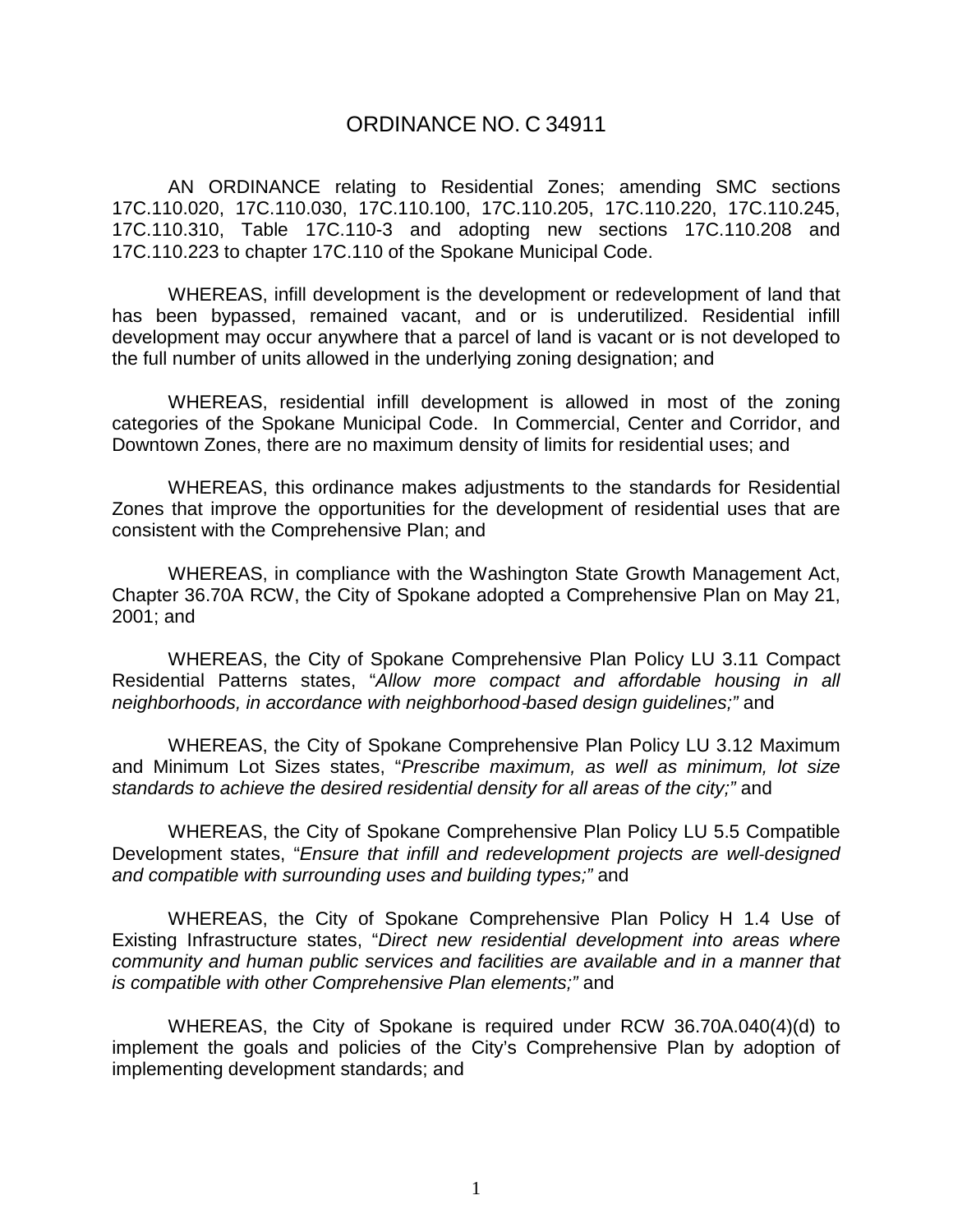WHEREAS, on May 8, 2006, the City Council adopted a new Residential Land Use Code as a part of title 17 to the Spokane Municipal Code; and

WHEREAS, the Infill Housing Task Force was formed of interested individuals and organizations to look at the residential land use code to determine if improvements could be made to encourage additional infill opportunities; and

WHEREAS, the task force was made up of representatives from neighborhoods, real estate and development communities, low income housing advocates, and professional planners. Each member represented his or her specific interest group in the community and had the opportunity to express his or her views; and

WHEREAS, the Planning Services Department gathered public input at open house meetings on November 15 and 16 and December 1, 2011; and

WHEREAS, the Planning Services Department encouraged public participation and provided information on the amendments on its website [\(http://www.spokaneplanning.org\)](http://www.spokaneplanning.org/); and

WHEREAS, the City of Spokane Plan Commission held workshops throughout the process; and

WHEREAS, a State Environmental Policy Act (SEPA) Checklist was prepared and a Determination of Nonsignificance (DNS) was issued on May 29, 2012 for the proposed amendments;

WHEREAS, public notice was published in the Spokesman Review on May 30, 2012 and June 6, 2012 giving notice of the Plan Commission public hearing and of the released SEPA Checklist and DNS; and

WHEREAS, the Plan Commission held a public hearing on the recommended amendments on June 13, 2012; and

WHEREAS, the Plan Commission recommended, by a vote of 6-0, approval of the amendments on July 11, 2012; and

WHEREAS, the public has had extensive opportunities to participate throughout the process and all persons desiring to comment were given an opportunity to be heard; -- Now, Therefore

The City of Spokane does ordain:

Section 1. That SMC section 17C.110.020 is amended to read as follows:

**17C.110.020 List of the Residential Zones**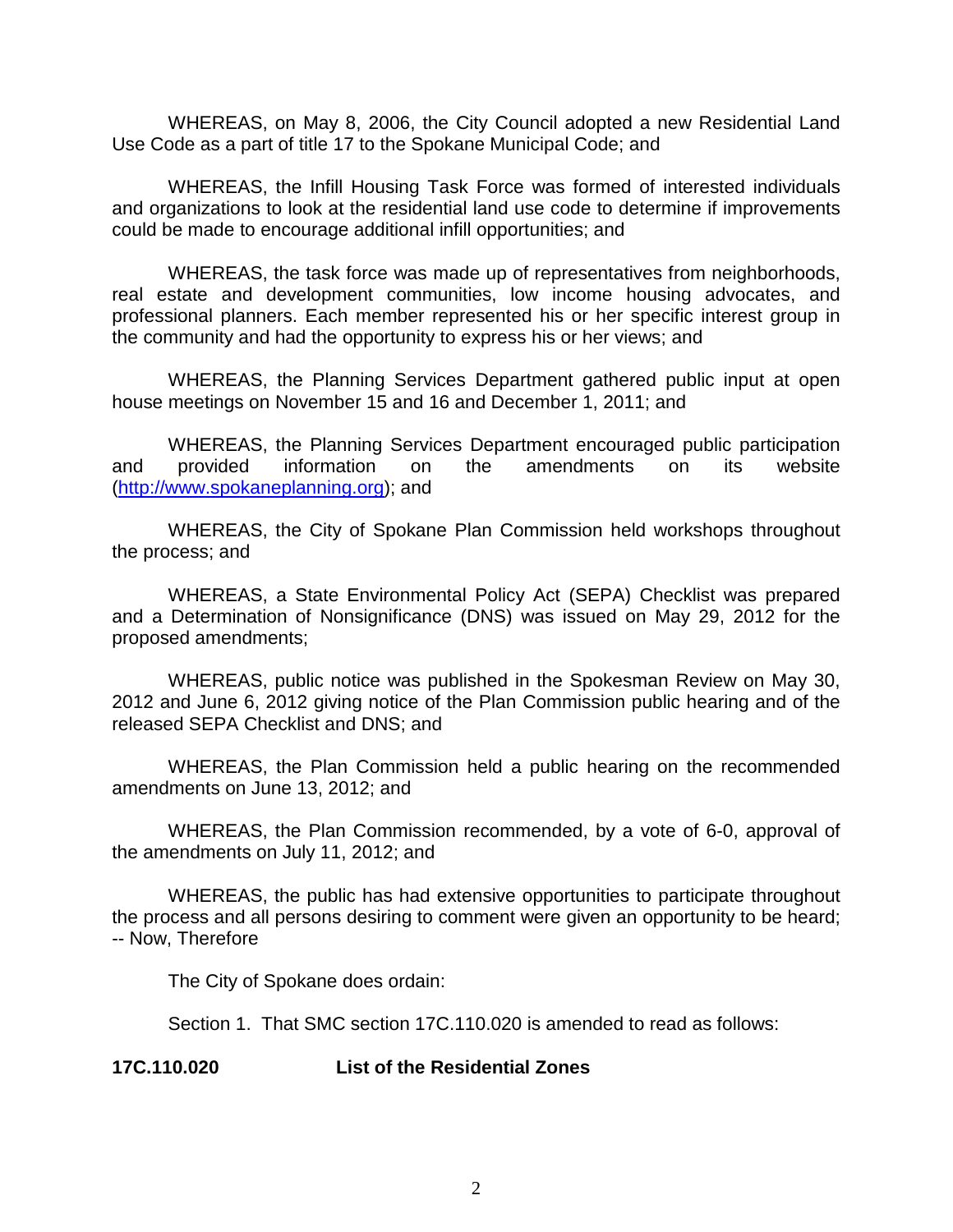The full names, short names and map symbols of the single-family and higher density residential zones are listed below. When this chapter refers to the single-family residential zones, it is referring to the RA and RSF zones listed herein. When this chapter refers to the residential zones, or R zones, it is referring to the single-family residential and higher density residential zones in this chapter.

| <b>Full Name</b>                         | <b>Short Name/Map Symbol</b> |
|------------------------------------------|------------------------------|
| <b>Residential Agricultural</b>          | RA                           |
| <b>Residential Single-family</b>         | <b>RSF</b>                   |
| <b>Residential Single-family Compact</b> | RSF-C                        |
| <b>Residential Two-family</b>            | <b>RTF</b>                   |
| <b>Residential Multifamily</b>           | <b>RMF</b>                   |
| <b>Residential High Density</b>          | <b>RHD</b>                   |

Section 2. That SMC section 17C.110.030 is amended to read as follows:

## **17C.110.030 Characteristics of Residential Zones**

A. Residential Agriculture (RA).

The RA zone is a low-density single-family residential zone that is applied to areas that are designated agriculture on the land use plan map of the comprehensive plan. Uses allowed in this zone include farming, green house farming, single-family residences and minor structures used for sales of agricultural products produced on the premises.

B. Residential Single-family (RSF).

The RSF zone is a low-density single-family residential zone. It allows a minimum of four and a maximum of ten dwelling units per acre. One- and twostory buildings characterize the allowed housing. The major type of new development will be attached and detached single-family residences. The RSF zone is applied to areas that are designated residential 4-10 on the land use plan map of the comprehensive plan.

C. Residential Single-family Infill (RSF-C).

The RSF-C zone is a low-density single-family residential zone that is applied to areas that are designated residential 4-10 on the land use plan map of the comprehensive plan. It allows a minimum of four and a maximum of ten dwelling units per acre. One- and two-story attached and detached single-family residences characterize the allowed housing. The RSF-C zone allows lots as small as three thousand square feet provided that the overall maximum density of the development does not exceed ten units per acre. It is the intent of this zone to allow somewhat smaller lots in appropriate locations and to allow new development to move closer to achieving the maximum density of the residential 4-10 designation. To promote compatible infill development, the design standards of SMC 17C.110.310 are applied in this zone. The RSF-C zone is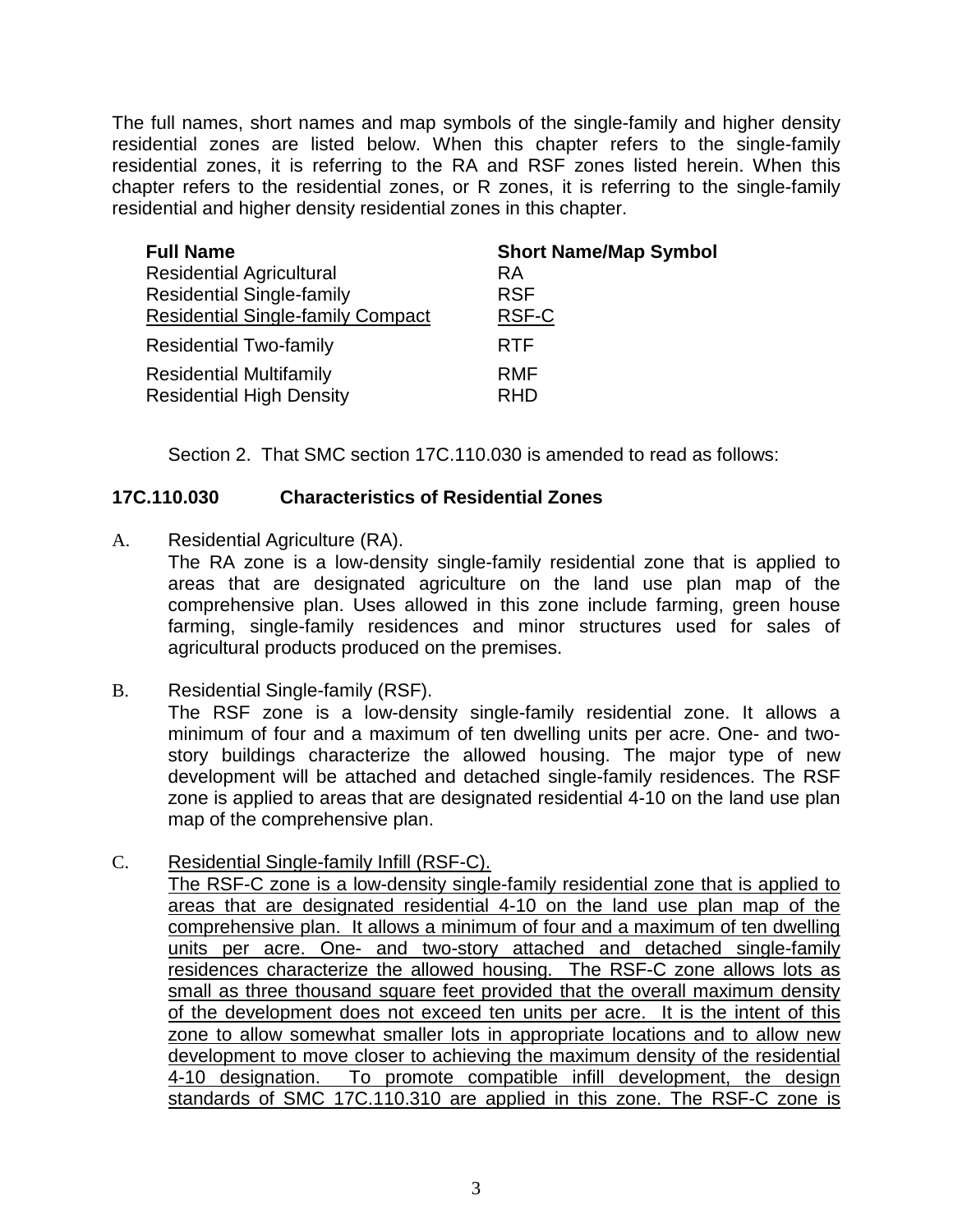intended to be applied to parcels that are wholly or partially within one-quarter mile of a CC Core designated on the land use plan map of the comprehensive plan. The RSF-C zone may also be implemented on parcels that are adjacent to or across a street or alley from a zoning category that allows higher density uses than the RSF zone, including the RTF, RMF, RHD, Commercial, Center and Corridor and Downtown zones.

 $D.$  ((C.)) Residential Two-family (RTF).

The RTF zone is a low-density residential zone. It allows a minimum of ten and a maximum of twenty dwelling units per acre. Allowed housing is characterized by one and two story buildings but at a slightly larger amount of building coverage than the RSF zone. The major type of new development will be duplexes, townhouses, row houses and attached and detached single-family residences. The RTF zone is applied to areas that are designated residential 10-20 on the land use plan map of the comprehensive plan. Generally, the RTF zone is applied to areas in which the predominant form of development is trending toward duplexes rather than single-family residences.

 $E.$  (( $D.$ )) Residential Multifamily (RMF).

The RMF is a medium-density residential zone. Allowed housing is characterized by one to four story structures and a higher percentage of building coverage than in the RTF zone. The major types of development will include attached and detached single-family residential, condominiums, apartments, duplexes, townhouses and row houses. The minimum and maximum densities are fifteen and thirty units per acre.

 $F.$  ((E.)) Residential High Density (RHD).

The RHD is a high-density residential zone that allows the highest density of dwelling units in the residential zones. The allowed housing developments are characterized by high amount of building coverage. The major types of new housing development will be attached and detached single-family residential, duplexes, medium and high-rise apartments, condominiums (often with allowed accessory uses). The minimum density is fifteen units per acre; the maximum is limited by other code provisions (i.e., setbacks, height, parking, etc.).

Section 3. That SMC section 17C.110.100 is amended to read as follows:

# **7C.110.100 Residential Zone Primary Uses**

A. Permitted Uses (P).

Uses permitted in the residential zones are listed in Table 17C.110-1 with a "P." These uses are allowed if they comply with the development standards and other standards of this chapter.

B. Limited Uses (L).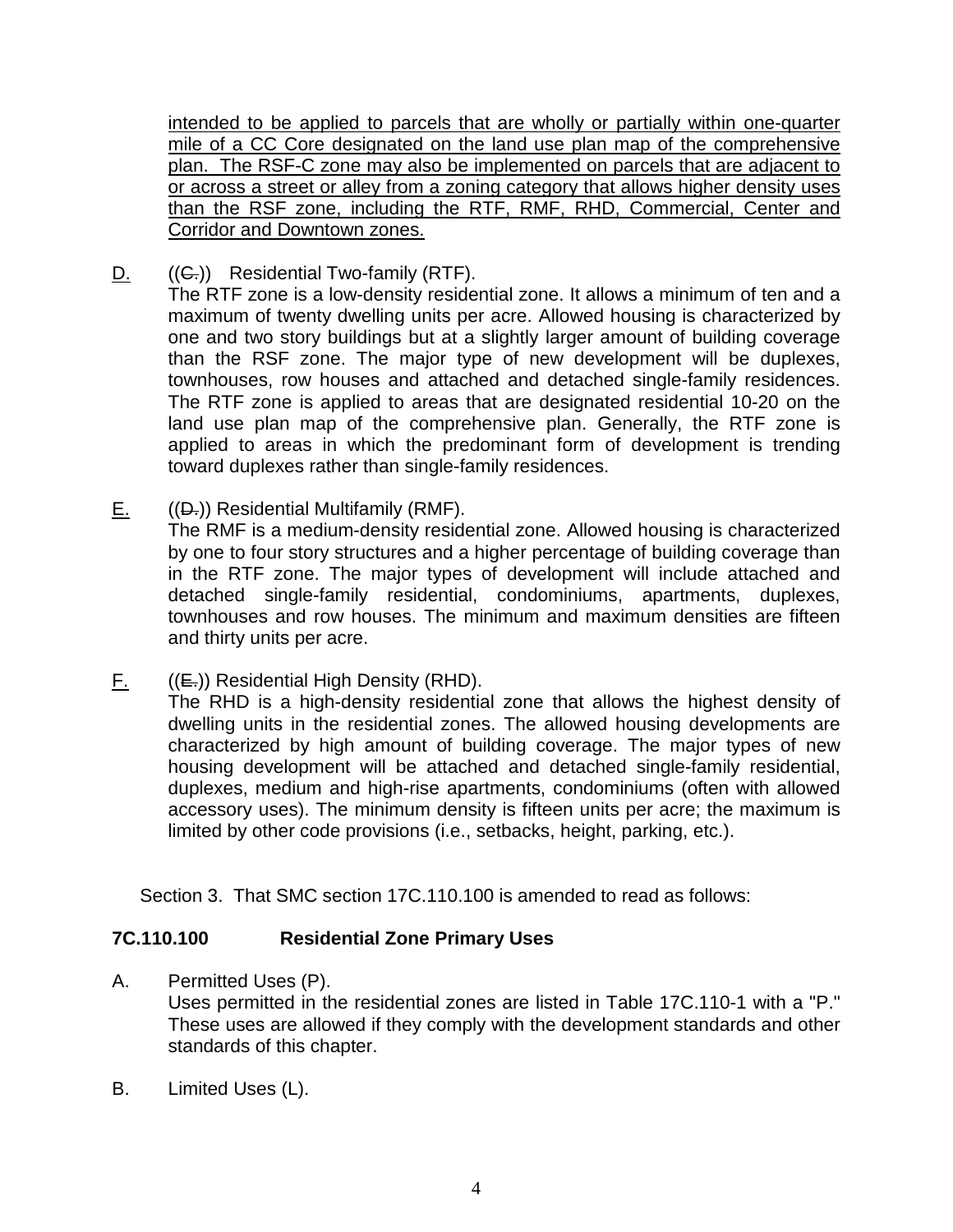Uses permitted that are subject to limitations are listed in Table 17C.110-1 with an "L." These uses are allowed if they comply with the limitations as listed in the footnotes following the table and the development standards and other standards of this chapter. In addition, a use or development listed in Part 3 of this division, Special Use Standards, is also subject to the standards of those chapters. The paragraphs listed below contain the limitations and correspond with the bracketed [ ] footnote numbers from Table 17C.110-1.

C. Conditional Uses (CU).

Uses that are allowed if approved through the conditional use review process are listed in Table 17C.110-1 with a "CU." These uses are allowed provided they comply with the conditional use approval criteria for that use, the development standards and other standards of this chapter. Uses listed with a "CU" that also have a footnote number in the table are subject to the standards cited in the footnote. In addition, a use or development listed in Part 3 of this division, Special Use Standards, is also subject to the standards of those chapters. The conditional use review process and approval criteria are stated in chapter 17C.320 SMC, Conditional Uses.

D. Uses Not Permitted (N).

Uses listed in Table 17C.110-1 with an "N" are not permitted. Existing uses in categories listed as not permitted are subject to the standards of chapter 17C.210 SMC, Nonconforming Situations.

| Table 17C.110-1                        |      |                             |      |                   |    |
|----------------------------------------|------|-----------------------------|------|-------------------|----|
| <b>Residential Zone Primary Uses</b>   |      |                             |      |                   |    |
| Use is:                                |      |                             |      |                   |    |
| $\textsf{P}-\textsf{Permitted}$        |      |                             |      |                   |    |
| $N - Not$ permitted                    | RA   | $RSF \overset{8}{\leq} RTF$ |      | <b>RMF RHD</b>    |    |
| $L$ – Allowed, but special limitations |      | <b>RSF-C</b>                |      |                   |    |
| <b>CU</b> - Conditional use review     |      |                             |      |                   |    |
| required                               |      |                             |      |                   |    |
| <b>Residential Categories</b>          |      |                             |      |                   |    |
| Group Living [1]                       | L/CU | L/CU                        | L/CU | L/CU L/CU         |    |
| Residential Household Living           | P    | P                           | P    | P                 | Þ  |
| <b>Commercial Categories</b>           |      |                             |      |                   |    |
| <b>Adult Business</b>                  | N    | N                           | N    | N                 | N  |
| <b>Commercial Outdoor Recreation</b>   | N    | CU                          | CU   | СU                | СU |
| <b>Commercial Parking</b>              | N    | N                           | N    | N                 | N  |
| <b>Drive-through Facility</b>          | N    | Ν                           | N    | N                 | N  |
| Major Event Entertainment              | N    | N                           | CU   | CU                | CU |
| Office                                 | N    | N                           | N    | <b>CU[2]CU[2]</b> |    |
| <b>Quick Vehicle Servicing</b>         | N    | N                           | N    | N                 | N  |
| <b>Retail Sales and Service</b>        | N    | N                           | N    | N                 | N  |
| Mini-storage Facilities                | N    | N                           | N    | N                 | N  |
| Vehicle Repair                         | N    | N                           | N    | N                 | N  |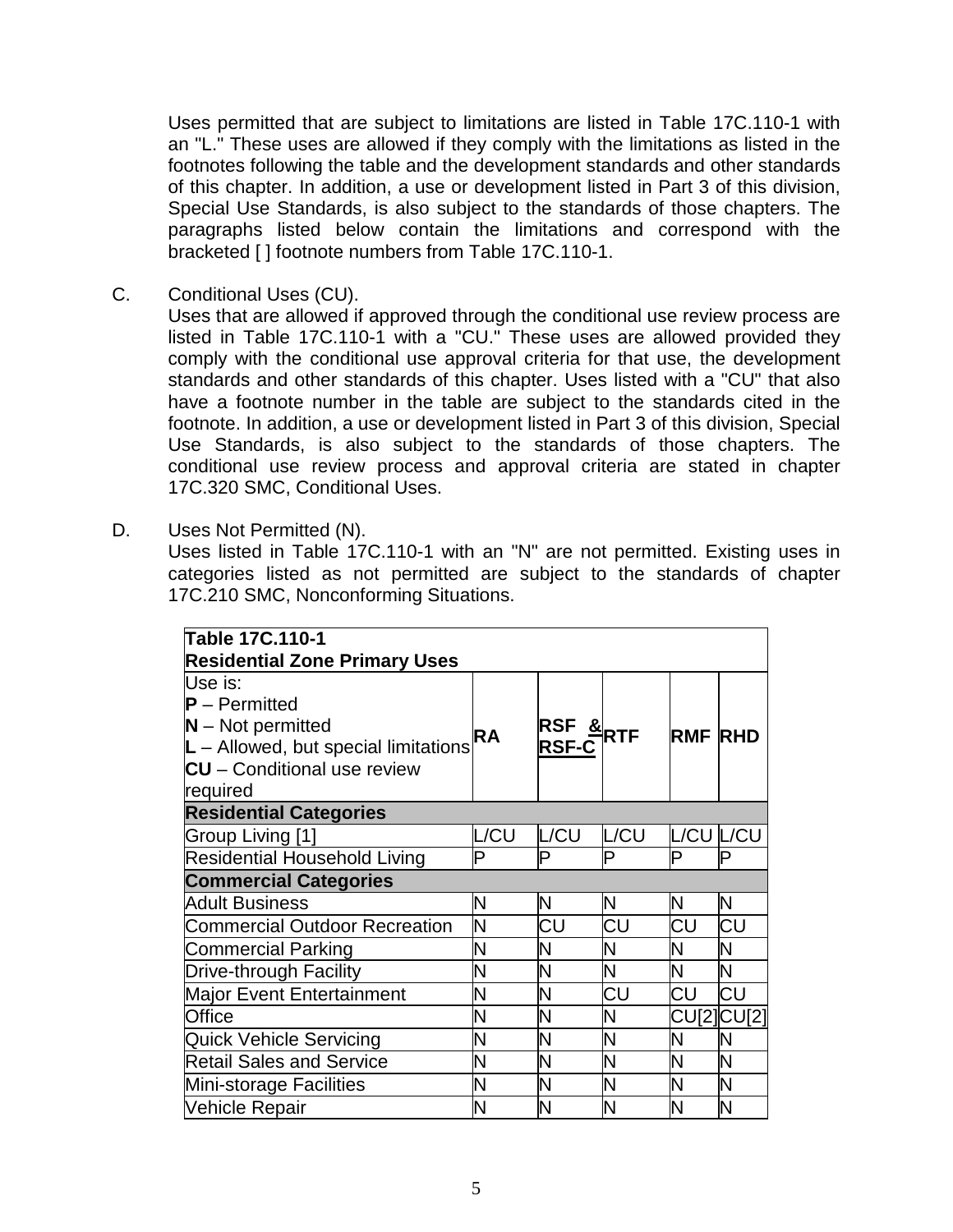| <b>Industrial Categories</b>                                           |                                   |                               |                                       |                                   |                               |
|------------------------------------------------------------------------|-----------------------------------|-------------------------------|---------------------------------------|-----------------------------------|-------------------------------|
| <b>High Impact Uses</b>                                                | N                                 | Ν                             | Ν                                     | N                                 | $\mathsf{N}$<br>N             |
| <b>Industrial Service</b>                                              | <u>N</u>                          | N                             | N                                     | Σ                                 | Ν<br>N                        |
| <b>Manufacturing and Production</b>                                    | N                                 | N                             | N                                     | N                                 | N<br><b>N</b>                 |
| <b>Railroad Yards</b>                                                  | $\overline{\mathsf{N}}$           | N                             | Ń                                     | Σ                                 | $\overline{\sf N}$<br>N       |
| <b>Warehouse and Freight</b>                                           | N                                 | N                             | N                                     | N                                 | N<br>N                        |
| <b>Movement</b>                                                        |                                   |                               |                                       |                                   |                               |
| Waste-related                                                          | N                                 | N                             | N                                     | N                                 | N.<br>$\overline{\mathsf{N}}$ |
| Wholesale Sales                                                        | $\overline{\mathsf{N}}$           | Ń                             | N                                     | Ν                                 | N<br>N                        |
| <b>Institutional Categories</b>                                        |                                   |                               |                                       |                                   |                               |
| <b>Basic Utilities [3]</b>                                             |                                   |                               |                                       |                                   |                               |
| Colleges                                                               | $\overline{\mathsf{C}\mathsf{U}}$ | $\overline{\text{c}\text{u}}$ | $\overline{\mathsf{C}\mathsf{U}}$     | $\overline{\mathsf{P}}$           | Þ                             |
| <b>Community Service</b>                                               |                                   |                               | [4]/CU L[4]/CU L[4]/CU P              |                                   | $\overline{\mathsf{P}}$       |
| Daycare [5]                                                            |                                   |                               |                                       |                                   |                               |
| Medical Center                                                         | CU                                | CU                            | $\overline{{\mathsf{C}}{\mathsf{U}}}$ | $\overline{\text{CU}}$            | CU                            |
| Parks and Open Areas                                                   | Þ                                 | D                             | D                                     | P                                 | P                             |
| Relgious Institutions                                                  |                                   |                               | L[6]/CU L[6]/CU L[6]/CU P             |                                   | $\overline{\mathsf{P}}$       |
| <b>Schools</b>                                                         |                                   |                               | L[7]/CU L[7]/CU L[7]/CU P             |                                   | $\overline{\mathsf{P}}$       |
| <b>Other Categories</b>                                                |                                   |                               |                                       |                                   |                               |
| Agriculture                                                            | L[8]                              | N                             | N                                     | N                                 | N                             |
| <b>Aviation and Surface Passenger</b>                                  | N                                 | N                             | N                                     | N                                 | N                             |
| <b>Terminals</b>                                                       |                                   |                               |                                       |                                   |                               |
| <b>Detention Facilities</b>                                            | N                                 | N                             | N                                     | CU                                | CU                            |
| <b>Essential Public Facilities</b>                                     | CU                                | CU                            | CU                                    | CU                                | CU                            |
| Mining                                                                 | N                                 | N                             | N                                     | N                                 | N                             |
| <b>Rail Lines and Utility Corridors</b>                                | CU                                | $\overline{\text{CU}}$        | CU                                    | $\overline{\mathsf{C}\mathsf{U}}$ | CU                            |
| Wireless Communication Facilities L/CU                                 |                                   | L/CU                          | L/CU                                  | L/CU L/CU                         |                               |
| [9]                                                                    |                                   |                               |                                       |                                   |                               |
| Notes:                                                                 |                                   |                               |                                       |                                   |                               |
| • The use categories are described in chapter 17C.190 SMC.             |                                   |                               |                                       |                                   |                               |
| • Standards that correspond to the bracketed numbers [ ] are stated in |                                   |                               |                                       |                                   |                               |
| SMC 17C.110.110.                                                       |                                   |                               |                                       |                                   |                               |
| • Specific uses and development may be subject to the standards in     |                                   |                               |                                       |                                   |                               |
| Part 3 of this division, Special Use Standards.                        |                                   |                               |                                       |                                   |                               |

Section 4. That SMC section 17C.110.205 is amended to read as follows:

#### **17C.110.205 Density**

A. Purpose.

The number of dwellings per unit of land, the density, is controlled so that housing can match the availability of public services. The density standards also allow the housing density to be matched with the carrying capacity of the land. The use of density minimums ensure that in areas with the highest level of public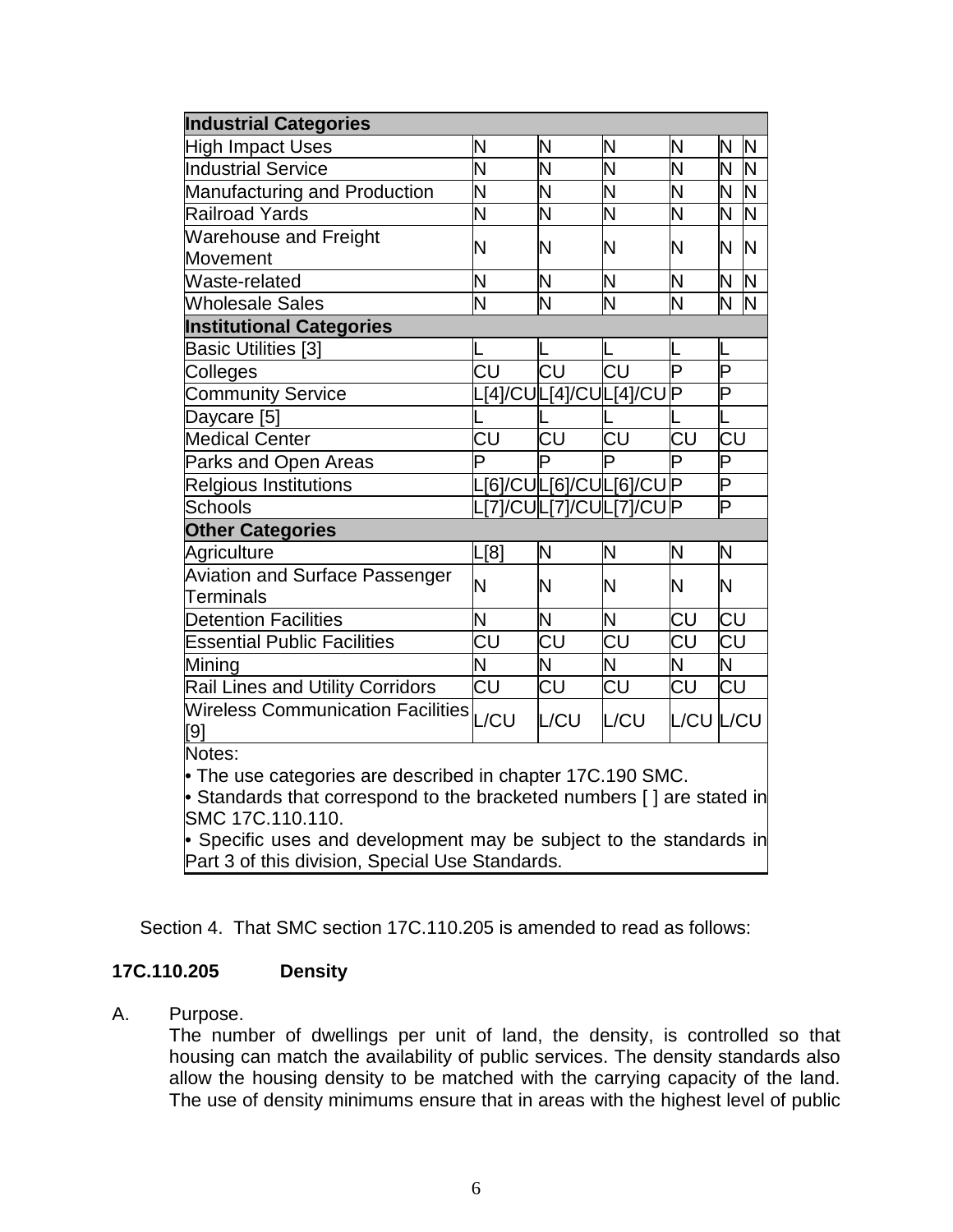services, that the service capacity is not wasted and that the City's housing goals are met.

- B. Single-dwelling or duplex development. When single-dwelling or duplex development is proposed for some or all of the site, the applicant must show how the proposed lots can meet minimum density and not exceed the maximum density stated in Table 17C.110-3. Site area devoted to streets is subtracted from the total site area in order to calculate minimum and maximum density.
- C. All other development. When development other than single-dwelling or duplex is proposed, minimum and maximum density must be met at the time of development.
- D.  $((B<sub>z</sub>))$  Calculating Density.

The calculation of density for a subdivision or residential development is net area, and is based on the total area of the subject property, less the area set aside for right-of-way and tracts of land dedicated for stormwater facilities. Land within a critical area (see definitions under chapter 17A.020 SMC) may be subtracted from the calculation of density. When the calculation of density results in a fraction, the density allowed is rounded down to the next whole number. For example, a calculation in which lot area, divided by minimum unit area equals 4.35 units, the number is rounded down to four units.

E.  $((G.))$  Maximum Density.

The maximum densities for the single-family and multi-dwelling zones are stated in Table 17C.110-3. All new housing built, or converted from other uses, must be on sites large enough to comply with the density standards. The number of units allowed on a site is based on the presumption that all site development standards will be met. Maximum density is based on the zone and size of the site. The following formula is used to determine the maximum number of units allowed on the site:

Square footage of site, less the area set aside for right-of-way and tracts of land dedicated for stormwater facilities;

Divided by maximum density from Table 17C.110-3;

Equals maximum number of units allowed. If this formula results in a decimal fraction, the resulting maximum number of units allowed is rounded to the next whole number. Decimal fractions of five tenths or greater are rounded up. Fractions less than five tenths are rounded down.

F. ((D.)) Minimum Density.

The minimum density requirements for the single-family and multi-dwelling zones are stated in Table 17C.110-3. All subdivision is required to comply with the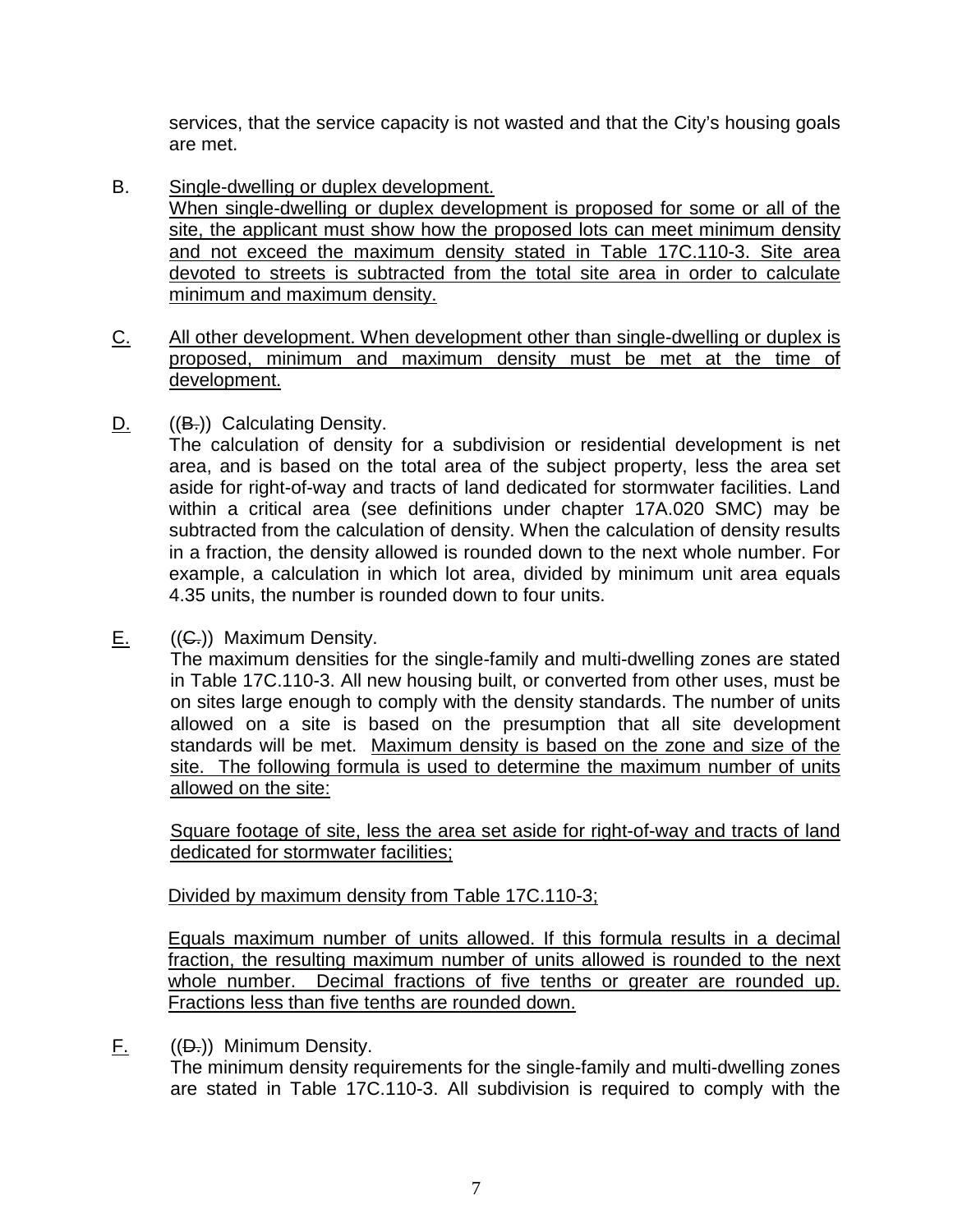minimum density requirements of the base zone, unless modified by a PUD under SMC 17G.070.030(B)(2). A site that is nonconforming in minimum density may not move further out of conformance with the minimum density standard. Minimum density is based on the zone and size of the site, and whether there are critical areas (see definitions under chapter 17A.020 SMC). Land within a critical area may be subtracted from the calculation of density. The following formula is used to determine the minimum number of lots required on the site.

Square footage of site, less the area set aside for right-of-way and tracts of land dedicated for stormwater facilities;

Divided by minimum density from Table\_17C.110-3;

Equals minimum number of units required.

G.  $((E))$  Unit/Area.

The maximum units per net lot area are stated in Table 17C.110-3. These provisions allow for one single-family residence per lot in the RA, ((and)) RSF, and RSF-C zones, one duplex per lot in the RTF and increases in the number units in the multifamily zones based on size of the lot.

H.  $((E_i))$  Transfer of Density.

Density may be transferred from one site to another subject to the provisions of chapter 17D.070 SMC, Transfer of Development Rights, and chapter 17G.070 SMC, Planned Unit Developments.

Section 5. That there is adopted a new section 17C.110.208 to chapter 17C.110 of the Spokane Municipal Code to read as follows:

# **17C.110.208 Lot Dimension Standards**

A. Purpose.

These standards ensure that:

- 1. Each lot has enough room for a reasonably-sized house and garage;
- 2. Lots are of a size and shape that development on each lot can meet the development standards of the zoning code;
- 3. Lots are not so large that they seem to be able to be further divided to exceed the maximum allowed density of the site in the future;
- 4. Each lot has room for at least a small, private outdoor area;
- 5. Lots are compatible with existing lots;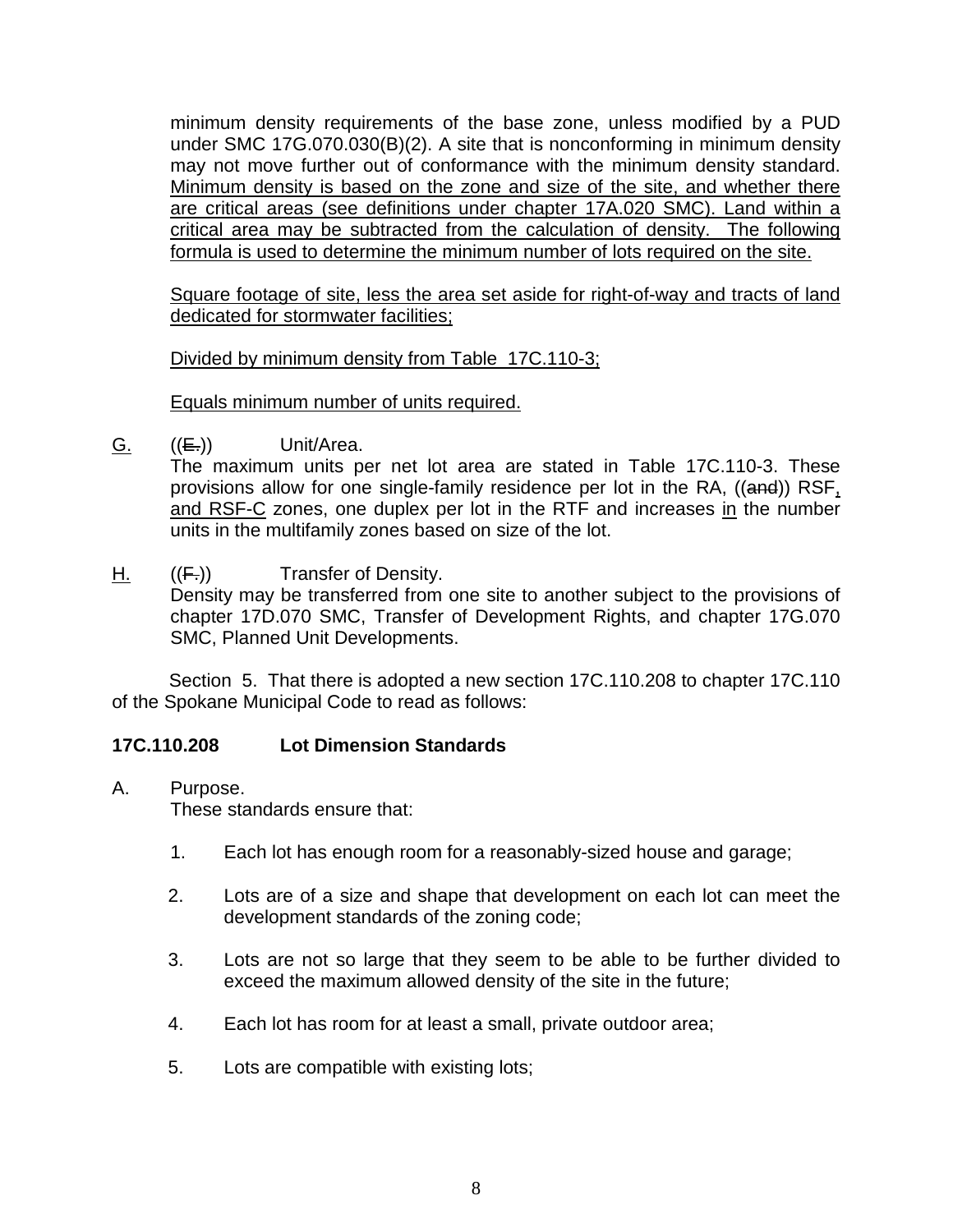- 6. Lots don't narrow to an unbuildable width close to the street;
- 7. Each lot has adequate access from the street;
- 8. Each lot has access for utilities and services;
- 9. Lots are not landlocked;
- 10. Lots are an appropriate size and shape so that development on each lot can be oriented toward the street as much as possible;
- 11. The multi-dwelling zones can be developed to full potential;
- 12. Housing goals for the City are met; and
- 13. To avoid having the garage door as the dominant feature of the front of a house on narrow lots.

#### B. Lot Dimensions.

Minimum lot dimensions are stated in Table 17C.110-3. Minimum lot dimensions for lots that will be developed with residential structures are stated in Table 17C.110-3.

C. Minimum Lot Width.

Each lot must meet the minimum lot width standard stated in Table 17C.110-3. Lots that do not meet these regulations may be requested through a planned unit development.

D. Lot Access.

If the lot abuts a public alley, then vehicle access shall be from the alley unless this requirement is waived by the planning services director as provided in SMC 17C.110.245(B). This requirement will be imposed as a condition of approval of the subdivision;

## E. Garage Wall Limitation.

Lots in the RA, RSF, RSF-C and RTF zones must be configured so that development on the site will be able to meet the following garage limitation standards at the time of development:

#### 1. Application.

Unless exempted by Paragraph 2, below, the regulations of this subsection apply to garages on lots accessory to houses, attached houses, manufactured homes, and duplexes in the RA, RSF, RSF-C and RTF zones.

2. Exemptions.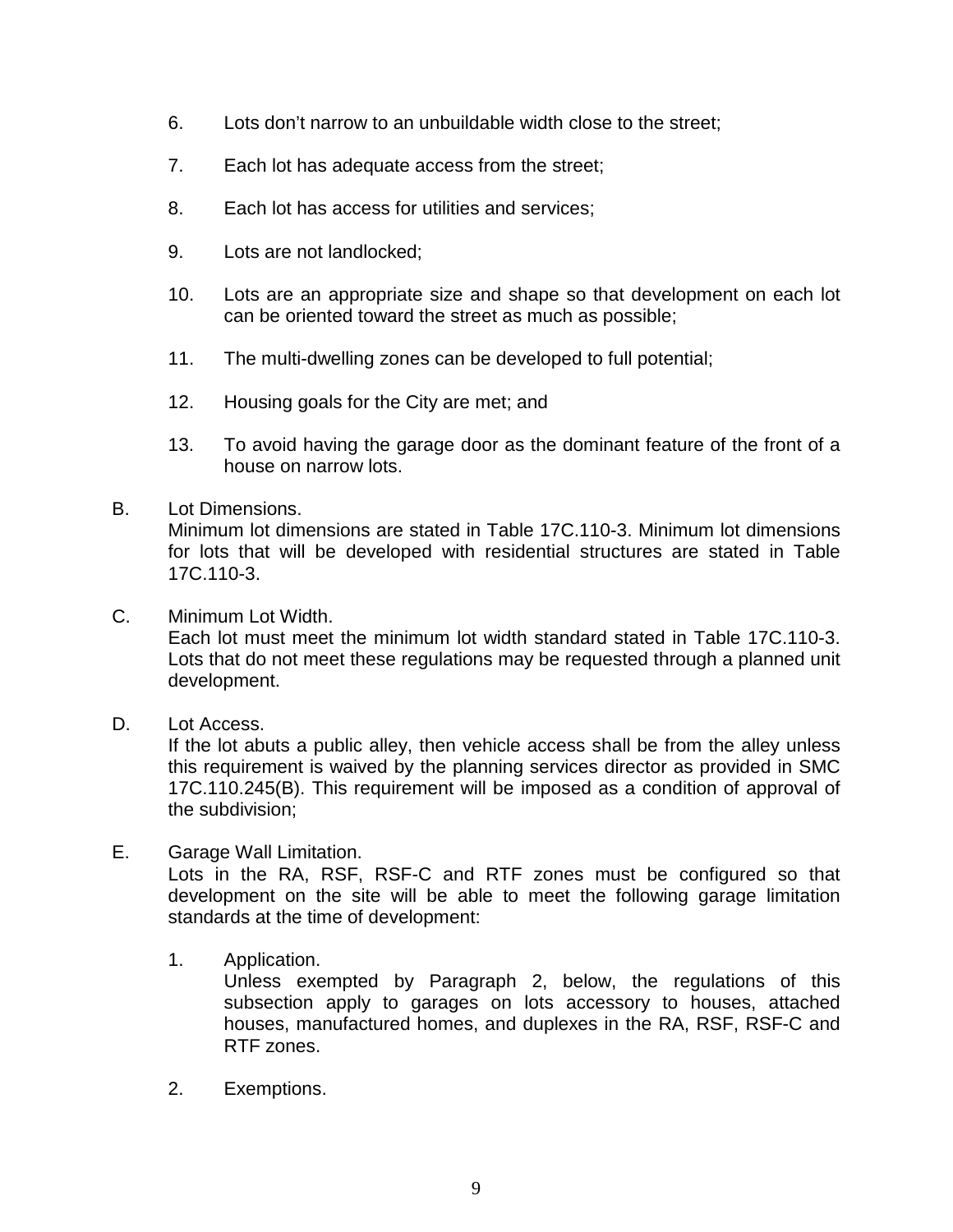- a. Garages that are accessory to development on lots which slope up or down from the street with an average slope of ten percent or more are exempt from the standards of this subsection.
- b. Garages in subdivisions and PUDs that received preliminary approval prior to (the effective date of this section) are exempt from the standards of this subsection.
- c. On corner lots, only one street-facing garage wall must meet the standards of this subsection.
- d. The garage wall limitation is not required on lots that are more than thirty six feet wide.
- 3. Standards.
	- a. The length of the garage wall facing the street may be up to fifty percent of the length of the street-facing building façade. For attached houses, this standard applies to the combined length of the street-facing façades of each unit. For all other lots and structures, the standards apply to the street-facing façade of each unit.
	- b. Where the street-facing façade of a unit is less than twenty two feet long, an attached garage is not allowed as part of that façade.
	- c. Modifications to the standards of this subsection are allowed through a planned unit development.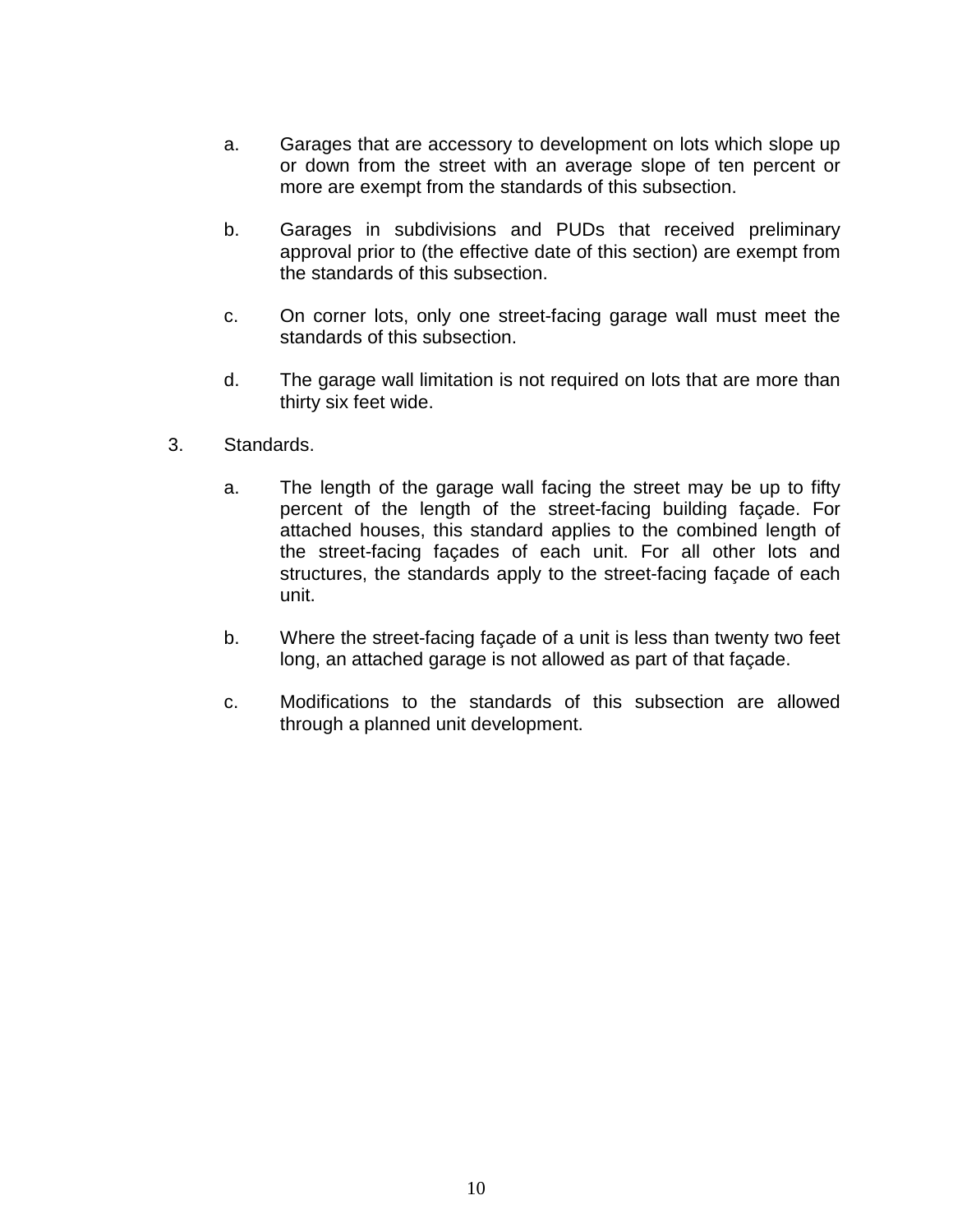#### Length of Street-Facing Garage Wall



- F. Minimum Front Lot Line. Each lot must have a front lot line that meets the minimum front lot line standard stated in Table 17C.110-3. Lots that do not meet the minimum front lot line standard may be requested through a planned unit development.
- G. Minimum lot depth. Each lot must meet the minimum lot depth standard stated in Table 17C.110-3. Lots that do not meet the minimum lot depth standard may be requested through planned unit development.

|  |  |  |  | Section 6. That Table 17C.110-3 is amended to read as follows: |
|--|--|--|--|----------------------------------------------------------------|
|--|--|--|--|----------------------------------------------------------------|

| Table 17C.110-3 Development Standards [1] |                               |                             |                              |                                                             |                                    |                          |                              |
|-------------------------------------------|-------------------------------|-----------------------------|------------------------------|-------------------------------------------------------------|------------------------------------|--------------------------|------------------------------|
| (Standard))                               |                               | <b>RA</b>                   | <b>RSF</b>                   | <b>RSF-C</b>                                                | <b>RTF</b>                         | <b>RMF</b>               | <b>RHD</b>                   |
|                                           |                               |                             |                              | Density ((and Lot Size)) Standards                          |                                    |                          |                              |
| Density<br>Maximum                        |                               | 4,350<br>(10<br>units/acre) | 4,350<br>(10)<br>units/acre) | 4,350<br>(10 units/acre)                                    | 2,100<br>(20 units/acre)           | 1,450<br>(30 units/acre) | --                           |
| Density<br>Minimum                        | -                             | 11.000<br>(4 units/acre)    | 11.000                       | 11,000<br>$(4 \text{ units/acre})$ $(4 \text{ units/acre})$ | 4,350<br>$(10 \text{ units/acre})$ | 2,900<br>(15 units/acre) | 2,900<br>(15)<br>units/acre) |
|                                           | <b>Minimum Lot Dimensions</b> |                             |                              |                                                             |                                    |                          |                              |
|                                           |                               | <b>RA</b>                   | <b>RSF</b>                   | <b>RSF-C</b>                                                | <b>RTF</b>                         | <b>RMF</b>               | <b>RHD</b>                   |
| Area<br><del>Lot</del><br>Minimum         |                               | $7,200$ $[2]$               | 4,350[2]                     |                                                             | $4,350$ [3]                        | 2,500                    | 2,500                        |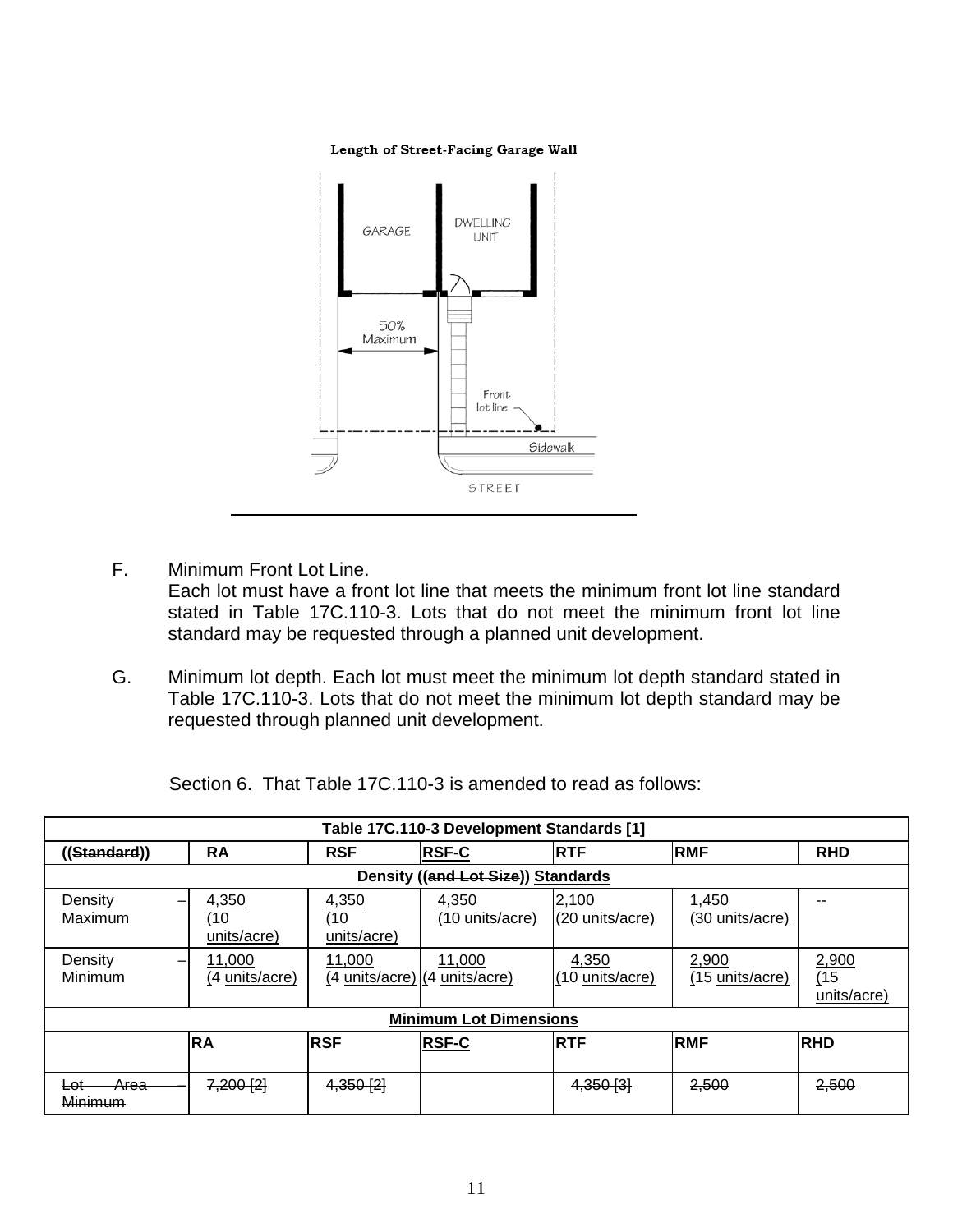| Unit/Area                                        | 4:7,200   | 4:4,350                                                                                    |                                                                                    | 4:2,2100                                                                                | 1:1,450                 | <u></u>                               |
|--------------------------------------------------|-----------|--------------------------------------------------------------------------------------------|------------------------------------------------------------------------------------|-----------------------------------------------------------------------------------------|-------------------------|---------------------------------------|
| Lot Depth<br>Minimum                             | 80 ft.    | 80 ft.                                                                                     |                                                                                    | 80 ft.                                                                                  | 80 ft.                  | 80 ft.                                |
| Lot Width<br>Minimum                             | 40 ft.    | 40 ft.                                                                                     |                                                                                    | 40 ft. [4]                                                                              | 25 ft.                  | 25 ft.                                |
| Lot Frontage                                     | 40 ft.    | 40 ft.                                                                                     |                                                                                    | 40 ft. [4]                                                                              | $25$ ft. [4]            | $25 + 14$                             |
|                                                  |           |                                                                                            | Lots to be developed with:                                                         |                                                                                         |                         |                                       |
| <b>Multi-Dwelling Structures or Development:</b> |           |                                                                                            |                                                                                    |                                                                                         |                         |                                       |
| Minimum Lot Area                                 |           |                                                                                            |                                                                                    |                                                                                         | 2,900 sq. ft.           | 2,900 sq. ft.                         |
| Minimum Lot Width                                |           |                                                                                            |                                                                                    |                                                                                         | 25 ft.                  | 25 ft.                                |
| Minimum Lot Depth                                |           |                                                                                            |                                                                                    |                                                                                         | 70 ft.                  | 70 ft.                                |
| Minimum Front Lot<br>Line                        |           |                                                                                            |                                                                                    |                                                                                         | 25 ft.                  | 25 ft.                                |
| <b>Attached Houses</b>                           |           |                                                                                            |                                                                                    |                                                                                         |                         |                                       |
| Minimum Lot Area 7,200 sq. ft.<br>$[2]$          |           | 4,350 sq. ft.                                                                              | 3,000 sq. ft.                                                                      | 1,600 sq. ft.                                                                           | 1,600 sq. ft.           | none                                  |
| Minimum Lot Width 40 ft.                         |           | 40 ft.                                                                                     | 36 ft.                                                                             | 36 ft. Or 16 ft. Same<br>with<br>alley<br>parking and no<br>street curb cut             |                         | Same                                  |
| Minimum Lot Depth 80 ft.                         |           | 80 ft.                                                                                     | 80 ft.                                                                             | 50 ft.                                                                                  | 25 ft.                  | 25 ft.                                |
| Minimum Front Lot 40 ft.<br><u>Line</u>          |           | 40 ft.                                                                                     | 30 ft.                                                                             | Same<br>as<br>width                                                                     | lot Same<br>as<br>width | lot Same<br>Iot<br>as<br><u>width</u> |
| <b>Detached Houses</b>                           |           |                                                                                            |                                                                                    |                                                                                         |                         |                                       |
| Minimum Lot Area 7,200 sq. ft.<br>$[2]$          |           | 4,350 sq. ft.                                                                              | 3,000 sq. ft.                                                                      | 1,800 sq. ft.                                                                           | 1,800 sq. ft.           | none                                  |
| Minimum Lot Width 40 ft.                         |           | 40 ft.                                                                                     | 36 ft.                                                                             | 36 ft.                                                                                  | 25 ft.                  | 25 ft.                                |
| Minimum Lot Depth 80 ft.                         |           | 80 ft.                                                                                     | 80 ft.                                                                             | 40 ft.                                                                                  | 25 ft.                  | 25 ft.                                |
| Minimum Front Lot 40 ft.<br><b>Line</b>          |           | 40 ft.                                                                                     | 30 ft.                                                                             | 30 ft.                                                                                  | 25 ft.                  | 25 ft.                                |
| <b>Duplexes</b>                                  |           |                                                                                            |                                                                                    |                                                                                         |                         |                                       |
| Minimum Lot Area                                 |           |                                                                                            |                                                                                    | 4,200 sq. ft.                                                                           | 2,900 sq. ft.           | none                                  |
| Minimum Lot Width                                |           |                                                                                            |                                                                                    | 25 ft.                                                                                  | 25 ft.                  | 25 ft.                                |
| Minimum Lot Depth                                |           |                                                                                            |                                                                                    | 40 ft.                                                                                  | 40 ft.                  | 25 ft.                                |
| Minimum Front Lot<br>Line                        |           |                                                                                            |                                                                                    | 25 ft.                                                                                  | 25 ft.                  | 25 ft.                                |
|                                                  | <b>RA</b> | <b>RSF</b>                                                                                 | RSF-C                                                                              | <b>RTF</b>                                                                              | <b>RMF</b>              | <b>RHD</b>                            |
| <b>Primary Structure</b>                         |           |                                                                                            |                                                                                    |                                                                                         |                         |                                       |
| <b>Maximum Building Coverage</b>                 |           |                                                                                            |                                                                                    |                                                                                         |                         |                                       |
| Lots 5,000 sq. ft.<br>or larger                  | 40%       | 40%<br>2,250 sq. ft.<br>$+35%$<br>for<br>portion of lot<br>over<br>5,000<br><u>sq. ft.</u> | 2,250<br>ft.<br>sq.<br>$+35%$<br>for<br>portion of<br>lot<br>over 5,000 sq.<br>ft. | 40%<br>2,250 sq. ft.<br>$+35%$<br>for<br>portion of lot<br>over 5,000 sq.<br><u>ft.</u> | 50%                     | 60%                                   |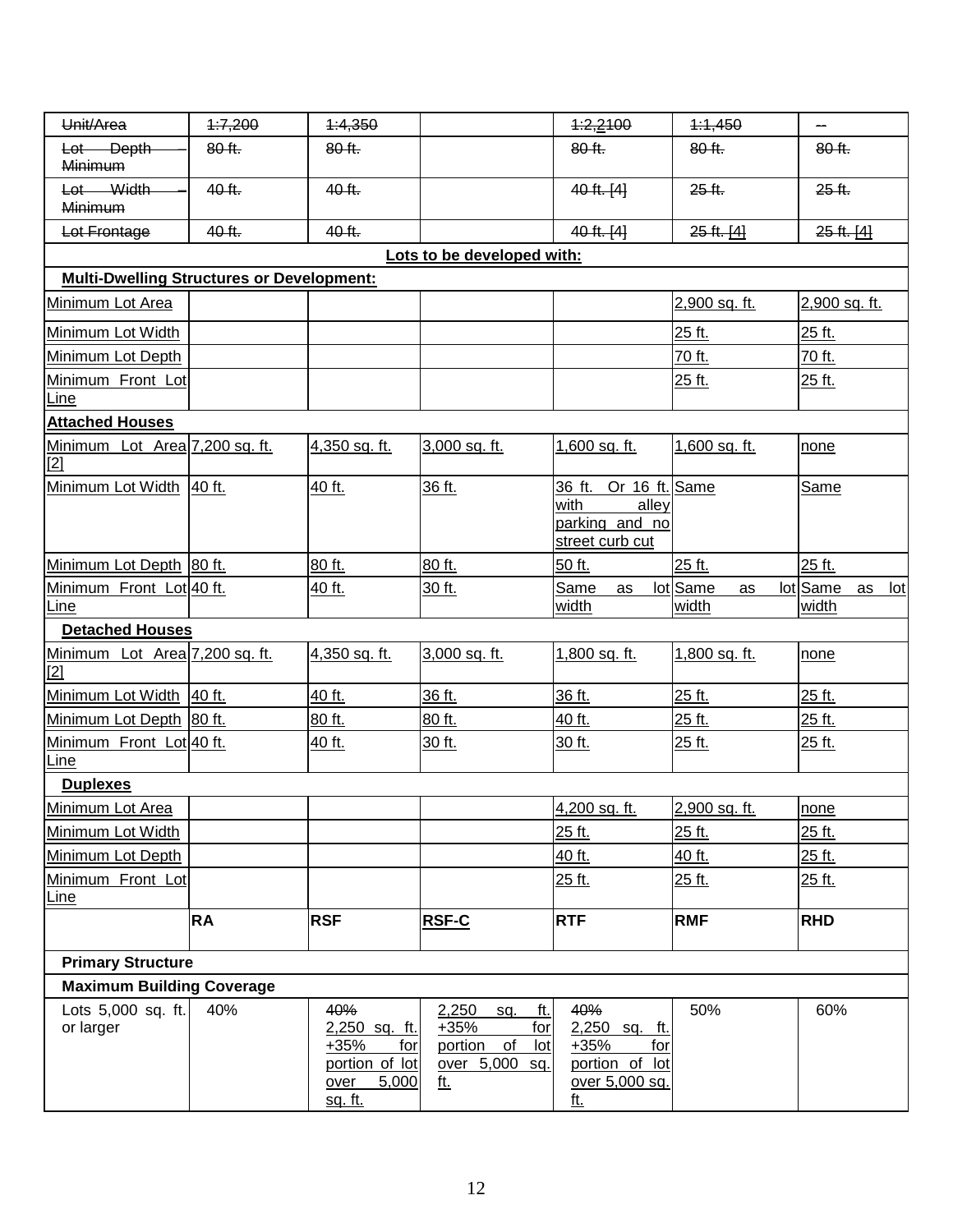| Lots 3,000-4,999<br>sq. ft.                                                                  |                 |                        | 1,500 sq. ft. + 37.5% (for portion of lot over 3,000 sq. ft.) |                 |                                           |                          |
|----------------------------------------------------------------------------------------------|-----------------|------------------------|---------------------------------------------------------------|-----------------|-------------------------------------------|--------------------------|
| less<br>than<br>Lots<br>3,000 sq. ft.                                                        | 50%             |                        |                                                               |                 |                                           |                          |
| <b>Building Height</b>                                                                       |                 |                        |                                                               |                 |                                           |                          |
| Maximum<br>Roof<br>Height $[64]$                                                             | 35 ft.          | 35 ft.                 | 35 ft.                                                        | 35 ft.          | 35 ft. [7 5]                              | 35 ft. [7 5]             |
| Maximum<br>Wall<br>Height                                                                    | 25 ft.          | 25 ft.                 | 25 ft.                                                        | 25 ft.          | 30 ft. [7 5]                              | $\overline{\phantom{a}}$ |
| <b>Floor Area Ratio (FAR)</b>                                                                |                 |                        |                                                               |                 |                                           |                          |
| <b>FAR</b>                                                                                   | 0.5             | 0.5                    | $0.5$ [53]                                                    | $0.5$ [53]      | $\overline{\phantom{a}}$                  | $\overline{\phantom{a}}$ |
| <b>Setbacks</b>                                                                              |                 |                        |                                                               |                 |                                           |                          |
| Front Setback [8]<br>$6$ ] [9 $7$ ]                                                          | 15 ft.          | 15 ft.                 | 15 ft.                                                        | 15 ft.          | 15 ft.                                    | 15 ft.                   |
| Side<br>Lot<br>Line<br>Setback<br>Lot<br>width more than<br>40 ft.                           | 5 ft.           |                        |                                                               |                 |                                           |                          |
| Line<br>Side<br>Lot<br>Setback<br>Lot<br>$\overline{\phantom{m}}$<br>width 40 ft. or<br>less | 3 ft.           |                        |                                                               |                 |                                           |                          |
| Street Side Lot<br>Line Setback [86]                                                         | 5 ft.           |                        |                                                               |                 |                                           |                          |
| Rear Setback [40]<br>8] [44 9]                                                               | 25 ft.          | 25 ft.                 | 15 ft.                                                        | 15.25 ft.       | 10 ft.                                    | 10 ft.                   |
| <b>Required Outdoor Area</b>                                                                 |                 |                        |                                                               |                 |                                           |                          |
| Required Outdoor 250 sq. ft.<br>Area for attached<br>and<br>detached                         |                 | 250 sq. ft.            | 250 sq. ft.                                                   | 250 sq. ft.     | 200 sq. ft.                               | 48 sq. ft.               |
| houses                                                                                       | 12 ft. x 12 ft. | <u>12 ft. x 12 ft.</u> | 12 ft. x 12 ft.                                               | 12 ft. x 12 ft. | 10 ft. x 10 ft.                           | 7 ft x 7 ft.             |
| Minimum<br>dimension<br>(See<br>17C.110.223)                                                 |                 |                        |                                                               |                 |                                           |                          |
| <b>Accessory Structures</b>                                                                  |                 |                        |                                                               |                 |                                           |                          |
| Roof<br>Maximum<br>Height                                                                    | 30 ft.          | 20 ft.                 | 20 ft.                                                        | 20 ft.          | 35 ft.                                    | 35 ft.                   |
| Wall<br>Maximum<br>Height                                                                    | 30 ft.          | 15 ft.                 | 15 ft.                                                        | 15 ft.          | 35 ft.                                    | 35 ft.                   |
| Maximum<br>Coverage [12 10]                                                                  | 20%             | 15%                    | 15%                                                           | 15%             | See<br><b>Primary</b><br><b>Structure</b> | See Primary<br>Structure |
| Front Setback                                                                                | 20 ft.          |                        |                                                               |                 |                                           |                          |
| Lot<br>Side<br>Line<br>Setback -<br>Lot<br>width 40 ft. or<br>wider [13 11]                  | 5 ft.           |                        |                                                               |                 |                                           |                          |
| Side<br>Lot<br>Line<br>Setback -<br>Lot                                                      | 3 ft.           |                        |                                                               |                 |                                           |                          |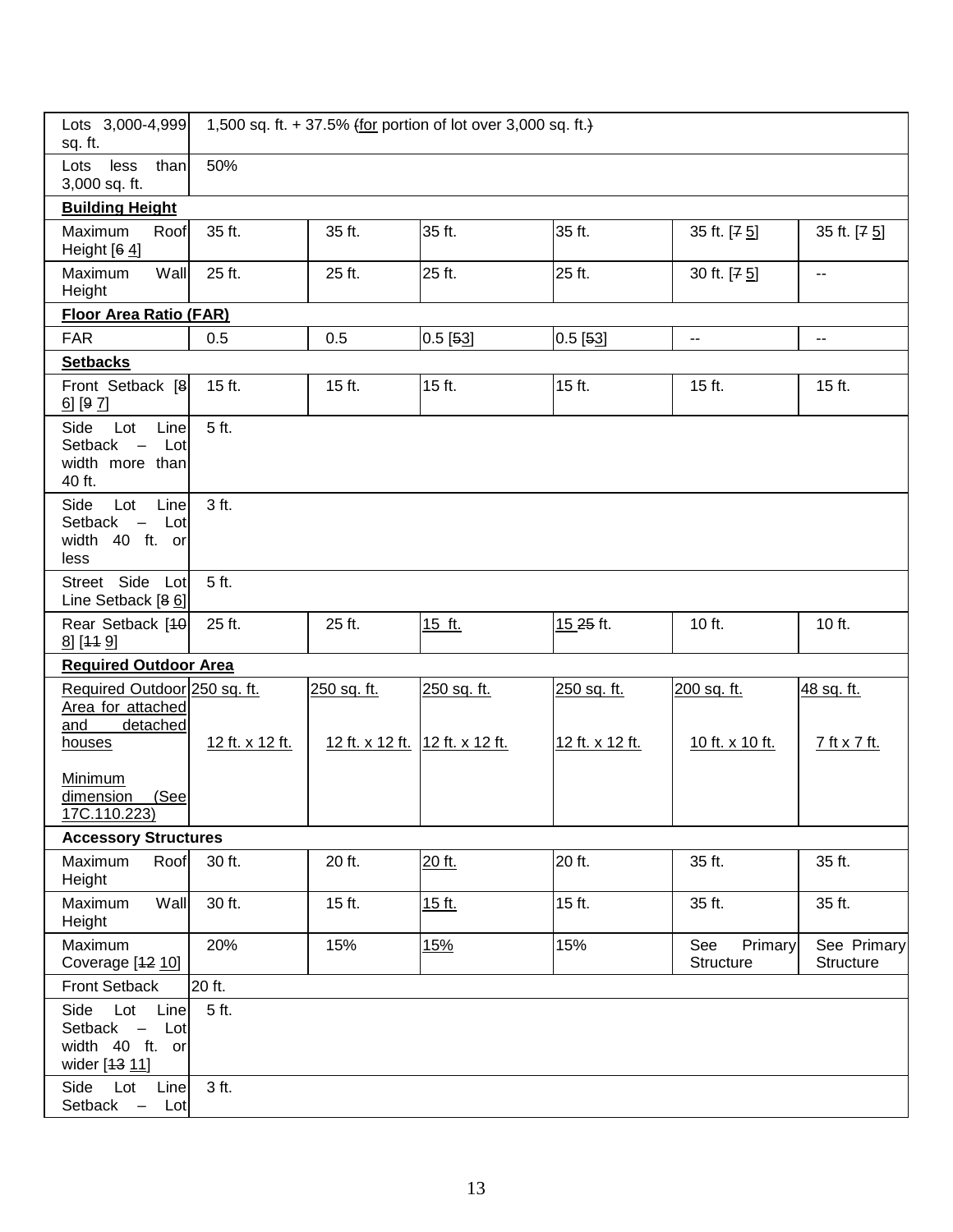| width less than 40<br>ft. [ <del>13</del> 11] |         |
|-----------------------------------------------|---------|
| Street Side Lot<br>Line [44 12]               | 20 ft.  |
| Rear [13 11]                                  | 5 ft.   |
| Rear with Alley                               | $0$ ft. |

Notes:

-- No requirement

[1] Plan district overlay zone or SMC 17C.110.300, Alternative Residential Development, may supersede these standards. [2] Lots created through subdivision in the RA, RSF and the RSF-C zones are subject to the lot size transition requirements of SMC 17C.110.200(C).

[3] Minimum lot size may be reduced to two thousand five hundred square feet for attached housing development only. [4] Minimum lot width and frontage may be reduced to twenty-five feet for attached housing development only.

[5 3] FAR may be increased to 0.65 for attached housing development only.

[6 4] No structure located in the rear yard may exceed seventeen feet in height.

[7 5] Base zone height may be modified according to SMC 17C.110.215, Height.

[8 6] Attached garage or carport entrance on a street is required to be setback twenty feet from the property line.

[9 7] See SMC 17C.110.220(D)(1), setbacks regarding the use of front yard averaging.

[40 8] See SMC 17C.110.220(D)(2), setbacks regarding reduction in the rear yard setback.

[11 9] Attached garages may be built to five feet from the rear property line except, as specified in SMC 17C.110.225(C)(6)(b), but cannot contain any living space.

[12 10] Maximum site coverage for accessory structures is counted as part of the maximum site coverage of the base zone.

[13 11] Setback for a detached accessory structure may be reduced to zero feet with a signed waiver from the neighboring property owner, except, as specified in SMC 17C.110.225(C)(5)(b).

[14 12] The setback for a covered accessory structure may be reduced to five feet from the property line.

Section 7. That SMC section 17C.110.220 is amended to read as follows:

#### **17C.110.220 Setbacks**

A. Purpose.

The setback standards for primary and accessory structures serve several purposes. They maintain light, air, separation for fire protection, and access for fire fighting. They reflect the general building scale and placement of houses in the City's neighborhoods. They promote options for privacy for neighboring properties. They provide adequate flexibility to site a building so that it may be compatible with the neighborhood, fit the topography of the site, allow for required outdoor areas, and allow for architectural diversity. They provide room for a car to park in front of a garage door without overhanging the street or sidewalk, and they enhance driver visibility when backing onto the street.

B. Required Setbacks.

The required setbacks for primary and accessory structures are stated in Table 17C.110-3. Other setbacks may apply to specific types of development or situations. Setbacks for parking areas are stated in chapter 17C.230 SMC, Parking and Loading.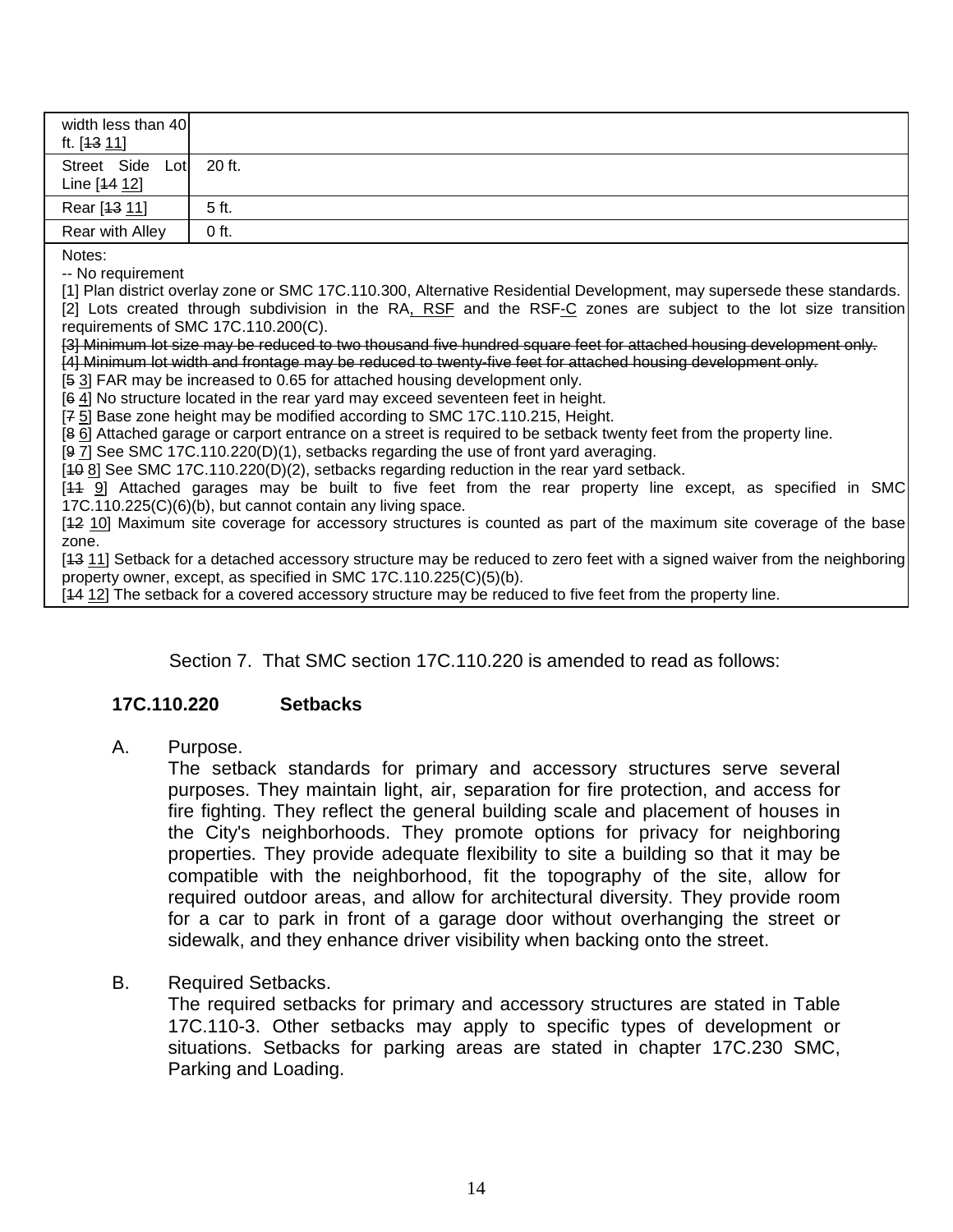- C. Extensions into Required Building Setbacks.
	- 1. Minor features of a structure such as eaves, awnings, chimneys, fire escapes, bay windows and uncovered balconies may extend into a required building setback up to twenty-four inches. Bays and bay windows extending into the setback also must meet the following requirements:
		- a. Each bay and bay window may be up to twelve feet long, but the total area of all bays and bay windows on a building facade cannot be more than thirty percent of the area of the facade.
		- b. Bays and bay windows must cantilever beyond the foundation of the building; and
		- c. The bay may not include any doors.
		- 2 . Accessory Structures.

The setback standards for accessory structures are stated in Table 17C.110-3. Fences are addressed in SMC 17C.110.230. Detached accessory dwelling units are addressed in chapter 17C.300 SMC, Accessory Dwelling Units. Signs are addressed in chapter 11.17 SMC, Signs.

- D. Exceptions to the Required Setbacks.
	- 1. Setback Averaging.

The front building setback is as provided in Table 17C.110-3 ((fifteen feet)), unless there exists residence on both sides of the subject property; or in the case of a corner lot the lot to side in the same block. In this case, the setback is based on the average of the respective setbacks on the two adjoining lots, or one side of a corner lot. If one of the adjoining lots is vacant, the setback for the adjoining vacant lot for purposes of averaging is presumed to be as provided in Table 17C.110-3 ((fifteen feet)). The setback based on averaging shall not be greater than twenty feet.

- 2. The rear yard of a lot established as of May 27, 1929, may be reduced to provide a building depth of thirty feet.
- 3. Split Zoning. Where a site is split between more than one zone and a building is proposed that will cross an internal lot line that is also a zoning line, no setbacks are required from that lot line.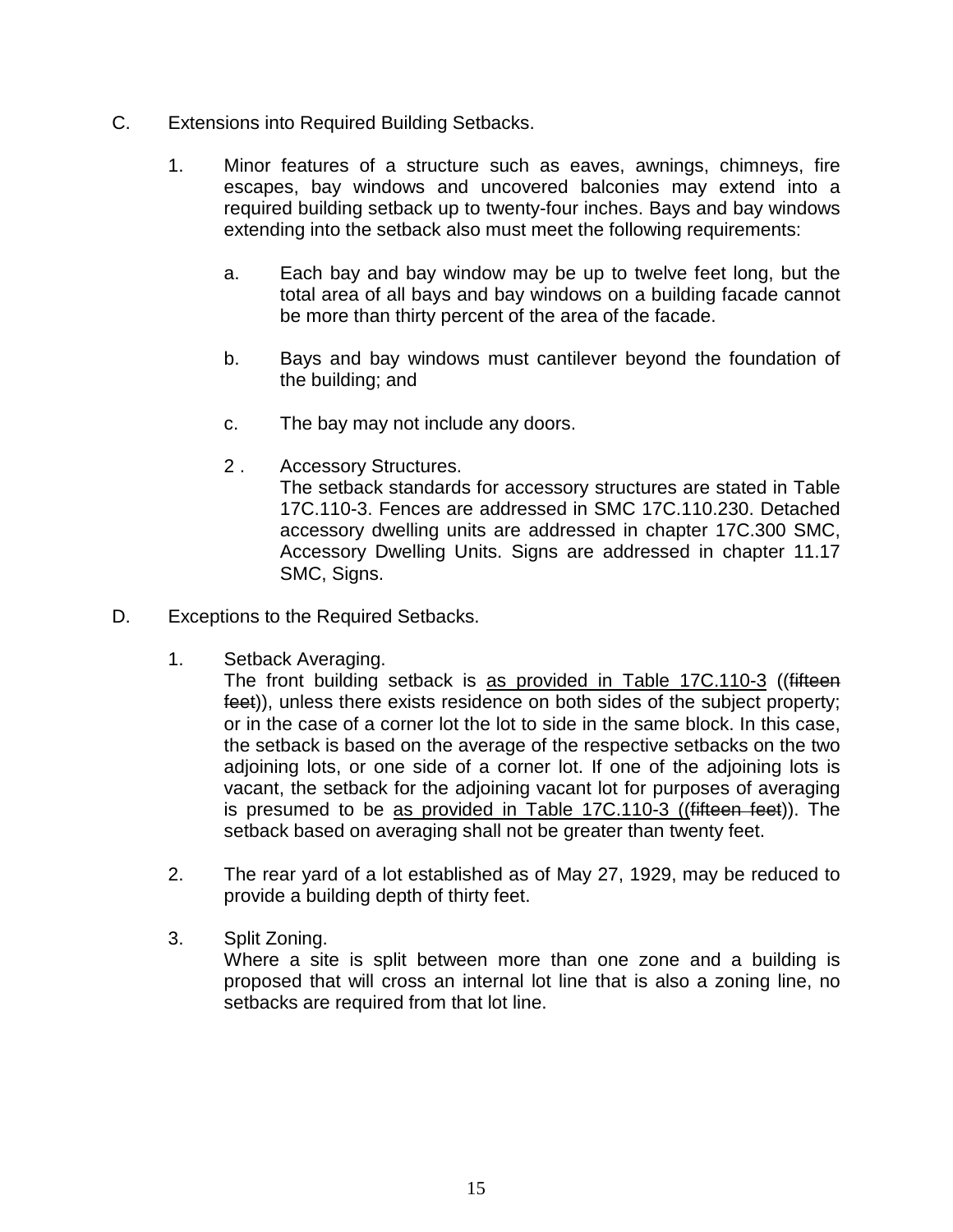

- 4. Setback Corner Lot Subdivisions.
	- a. The planning services director upon an application for a building permit, a subdivision, short subdivision, or a boundary line adjustment determines the building setback requirements for lots resulting from a corner lot subdivision. The determination of required building setbacks is based on:
		- i. the purposes of the various setback requirements with respect to neighboring improvements, including setback averaging,
		- ii. the platting pattern in the block, and
		- iii. the designation of front yards on the plat, if any.
	- b. In general, the building setbacks for the lots that are created through a subdivision, short subdivision, or a boundary line adjustment shall remain consistent with building setbacks as required prior to the corner lot subdivision. The figures below will be used to guide the planning services director decision.

ADD NEW GRAPHIC BELOW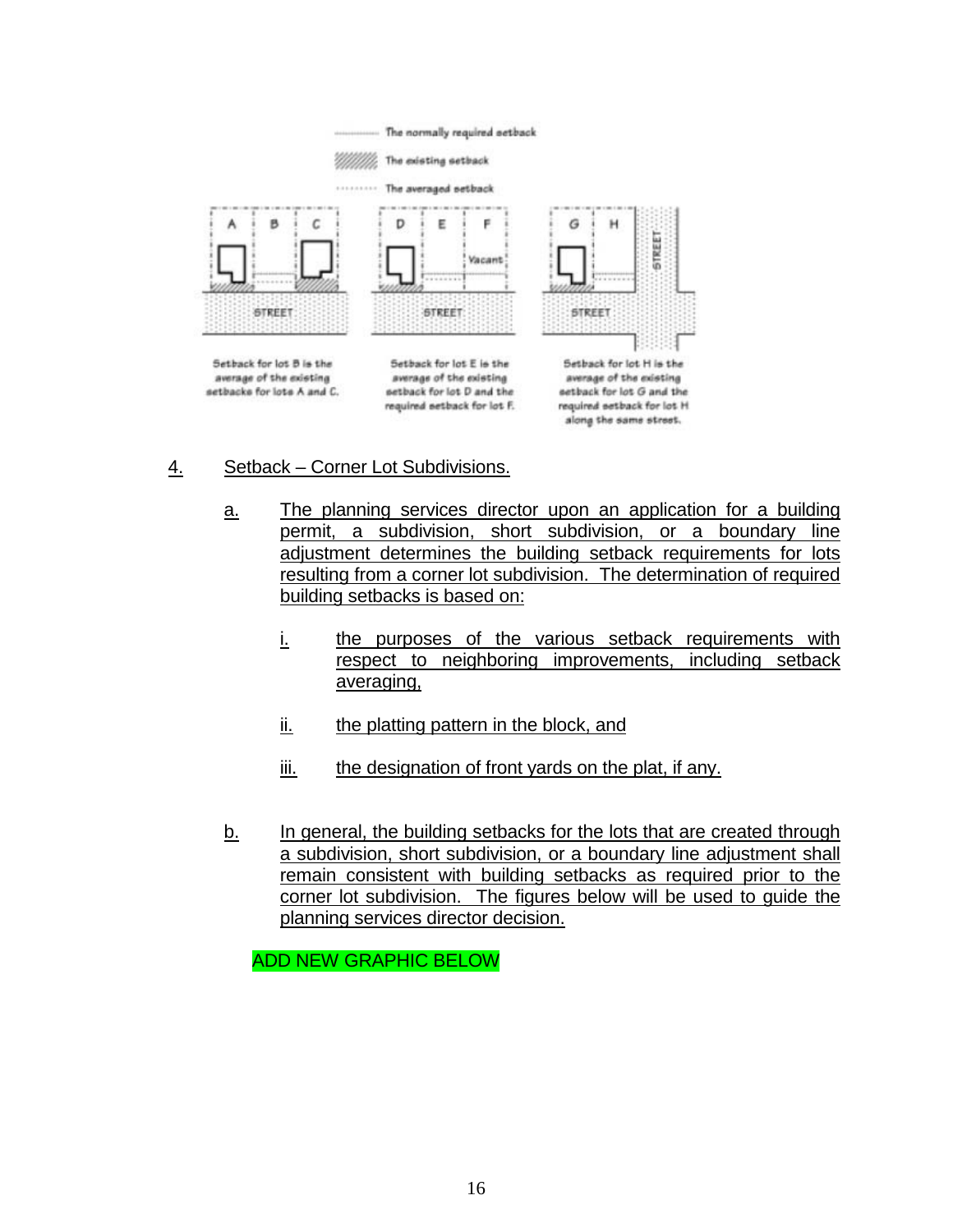

Section 8. That there is adopted a new section 17C.110.223 to chapter 17C.110 of the Spokane Municipal Code to read as follows:

# **17C.110.223 Required Outdoor Areas**

A. Purpose.

The required outdoor areas standards assure opportunities in the residential zones for outdoor relaxation or recreation. The standards work with the maximum building coverage standards to ensure that some of the land not covered by buildings is of an adequate size and shape to be usable for outdoor recreation or relaxation. The location requirements provide options for private or semiprivate areas. The requirement of a required outdoor area serves in lieu of a large rear setback requirement and is an important aspect in addressing the livability of a residential structure.

B. Required outdoor area sizes.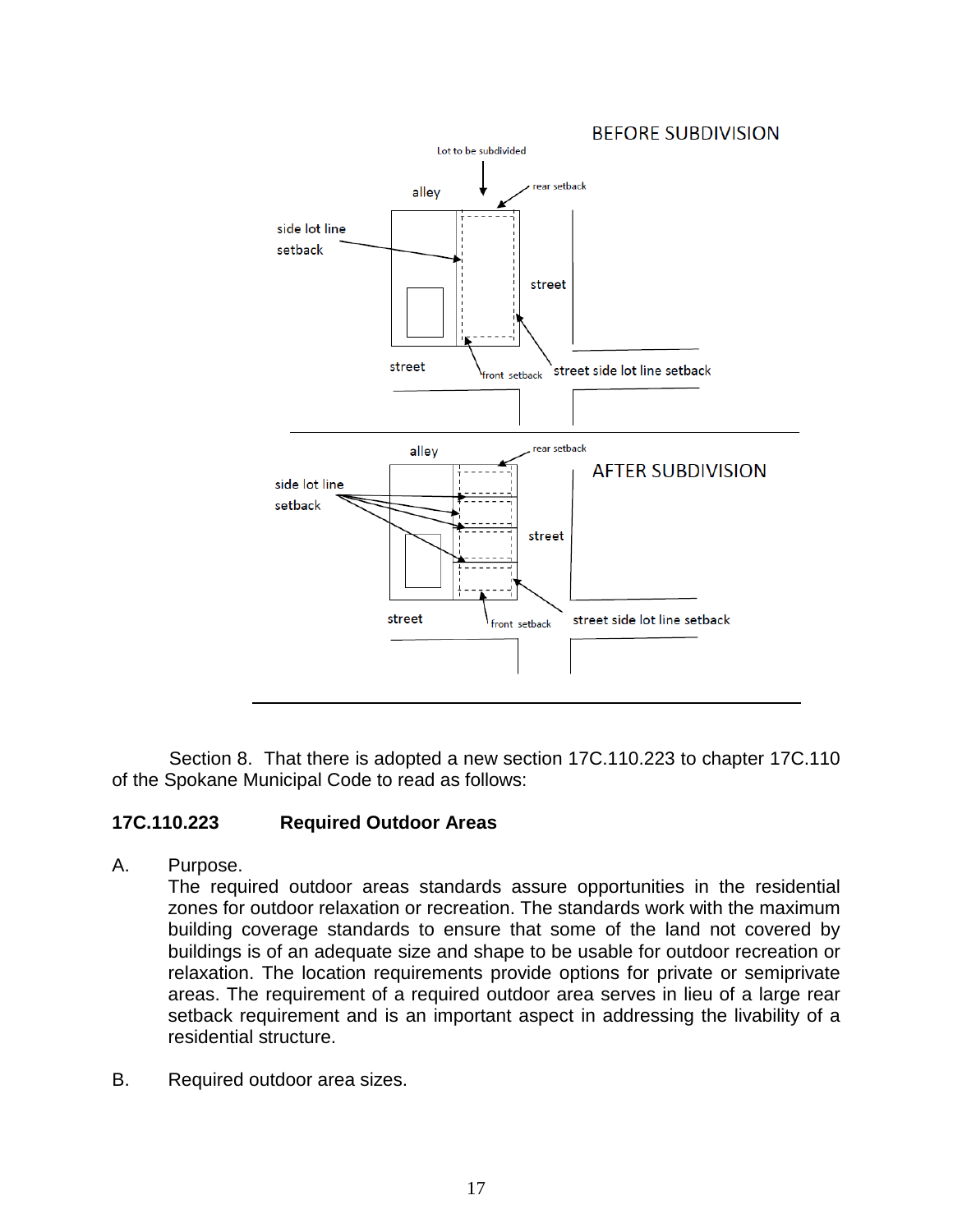The minimum sizes of required outdoor areas per dwelling unit are stated in Table 17C.110-3. The shape of the outdoor area must be such that a square of the stated dimension will fit entirely in the outdoor area.

- C. Requirements.
	- 1. The required outdoor area must be a contiguous area and may be on the ground or above ground.
	- 2. The area must be surfaced with lawn, pavers, decking, or sport court paving which allows the area to be used for recreational purposes. User amenities, such as tables, benches, trees, planter boxes, garden plots, drinking fountains, spas, or pools may be placed in the outdoor area. It may be covered, such as a covered patio, but it may not be fully enclosed area.

Section 9. That SMC section 17C.110.245 is amended to read as follows:

## **17C.110.245 Parking and Loading**

- A. The standards pertaining to the minimum required and maximum allowed number of auto parking spaces, minimum required number of bicycle parking spaces, parking lot placement, parking lot setbacks and internal parking lot pedestrian connections are stated in chapter 17C.230 SMC, Parking and Loading.
- B. Access to Parking.
	- 1. Vehicular access to parking from an improved street, alley or easement is required if parking is required pursuant to chapter 17C.230 SMC, Parking and Loading.
	- 2. Access to parking is permitted through a required front or street side lot line setback only if the planning services director determines that one of the following conditions exists:
		- a. There is no alley in common usage that currently provides access to parking on the lot or to parking on adjacent lots in the same block; or
		- b. Existing topography does not permit alley access; or
		- c. A portion of the alley abuts a nonresidential zone; or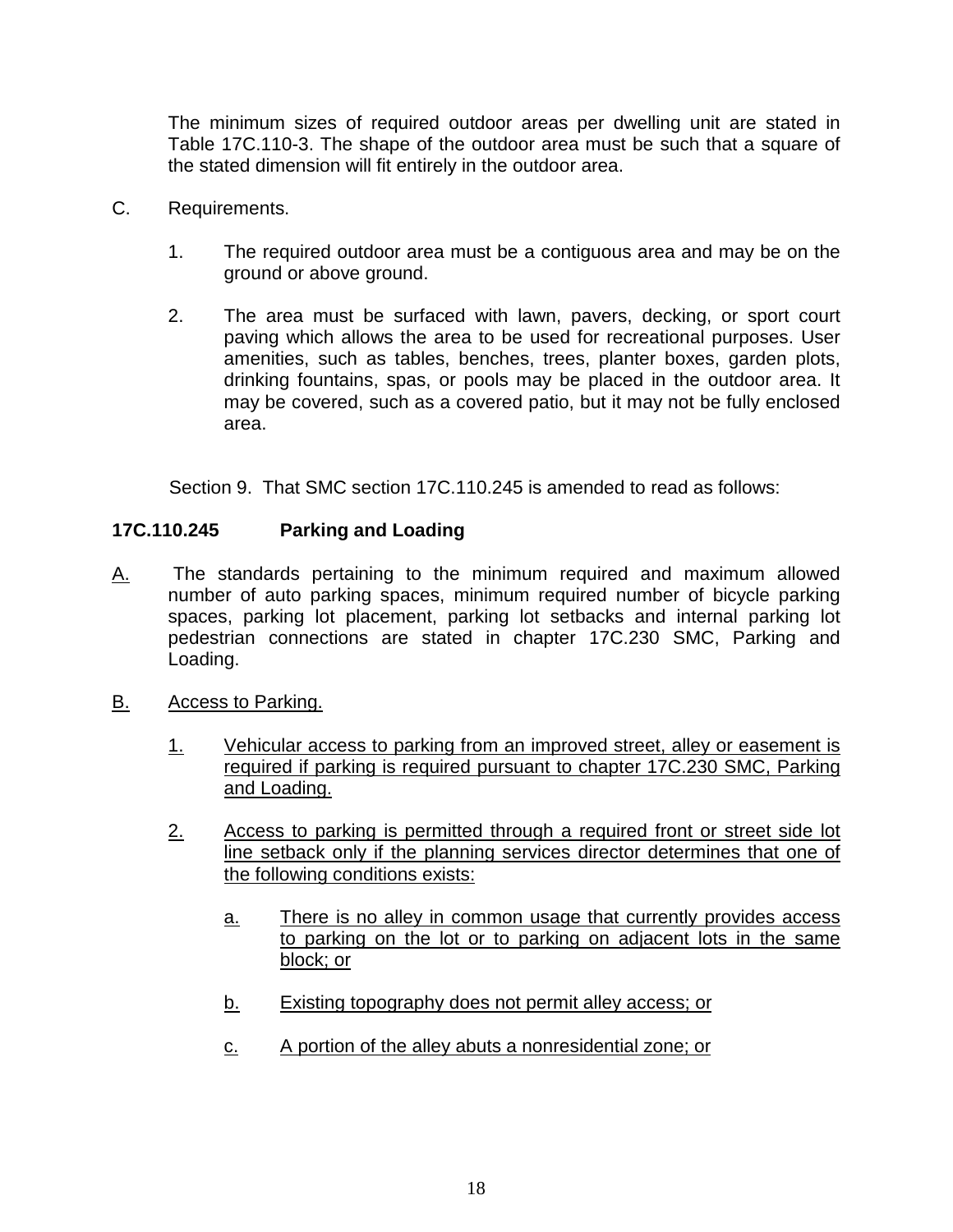- d. The alley is used for loading or unloading by an existing nonresidential use; or
- e. Due to the relationship of the alley to the street system, use of the alley for parking access would create a significant safety hazard.

#### Section 10. That SMC section 17C.110.310 is amended as follows:

#### **17C.110.310 Attached Housing, Detached Houses On Lots Less Than Forty Feet Wide, And Duplexes**

A. Purpose.

Attached housing, detached houses on narrow lots and duplexes allows for energy-conserving housing and a more efficient use of land. See definition of attached housing under chapter 17A.020 SMC.



B. Qualifying Situations.

Sites located in the RSF through the RHD zones. All lots must be under the same ownership or a signed and recorded agreement to participate in an attached housing development must be submitted to the City by all property owners at the time of building permit application.

C. Lot ((Dimensions)) Development Standards.

Each ((attached)) house must be on a lot that complies with the lot dimension development standards in the base zone as provided in Table 17C.110-3( $\left(\frac{1}{2}\right)$ except in the RTF zone the minimum lot size may be reduced to two thousand five hundred square feet and the minimum lot width may be reduced to twentyfive feet)).

- D. Building Setbacks For Attached Housing.
	- 1. Interior Lots.

On interior lots, the side building setback on the side containing the common wall is reduced to zero. The side-building setbacks on the side opposite the common wall must be double the side setback standard of the base zone.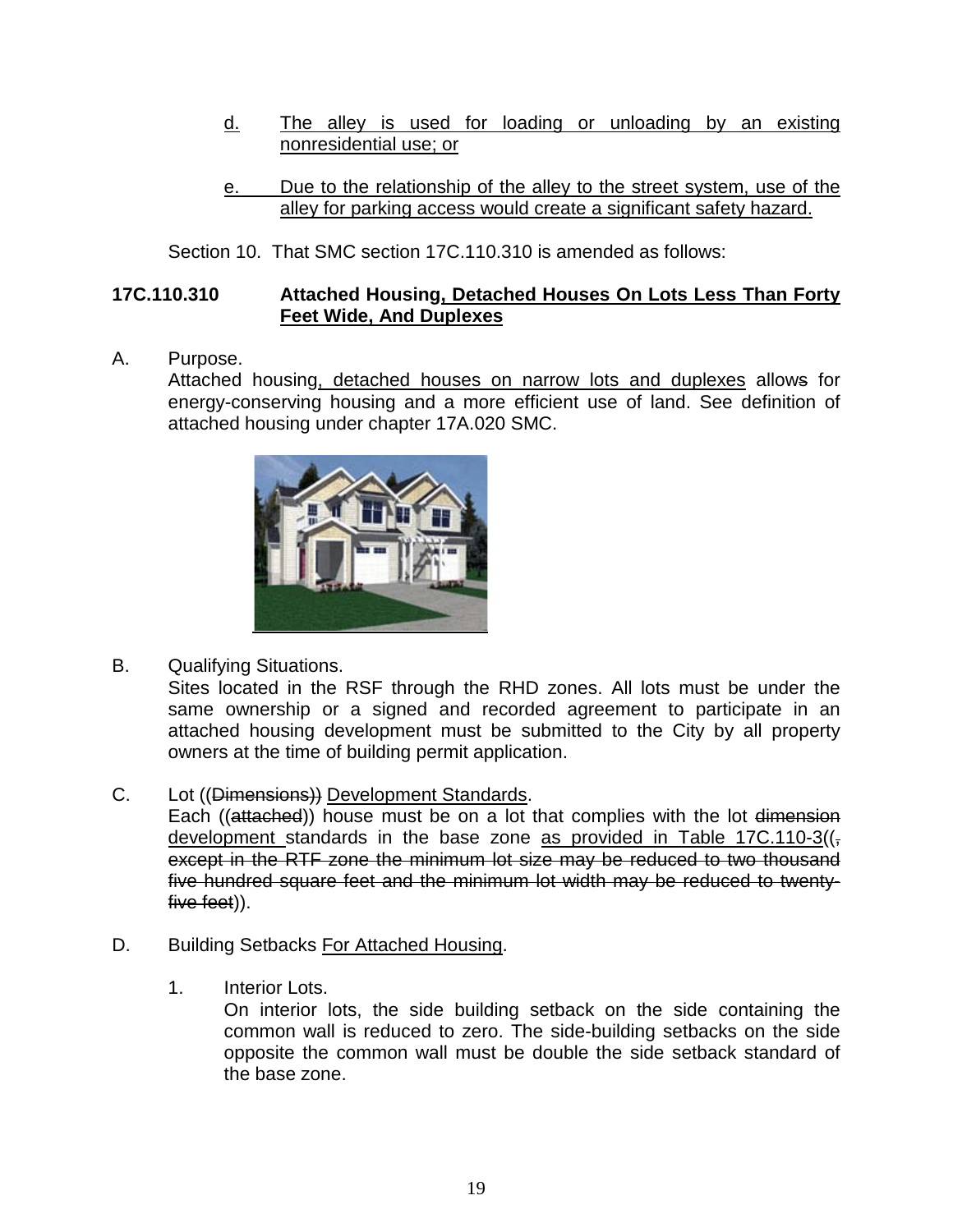2. Corner Lots.

On corner lots, either the rear setback or nonstreet side setback may be reduced to zero. However, the remaining street side lot line setback must comply with the requirements for a standard side or rear setback. See Figure 17C.110-A.



 $E.$   $((FAR.$ 

The FAR for attached housing is as required in the base zone, except in the RTF zone it is 0.65.

F.)) Design Standards.

This section is subject to the provisions of SMC 17C.110.015, Design Standards Administration.

- 1. A multi-family residential building ((Attached housing)) of three or more units is ((are)) subject to the design standards of SMC 17C.110.400.
- 2. For detached houses on lots forty feet or less wide and attached housing and duplexes in the RSF, RSF-C, RTF, RMF and RHD zones, the following design standards must be met:
	- a. All street-facing facades must have landscaping along the foundation. There must be at least one three-gallon shrub for every three lineal feet of foundation. (R)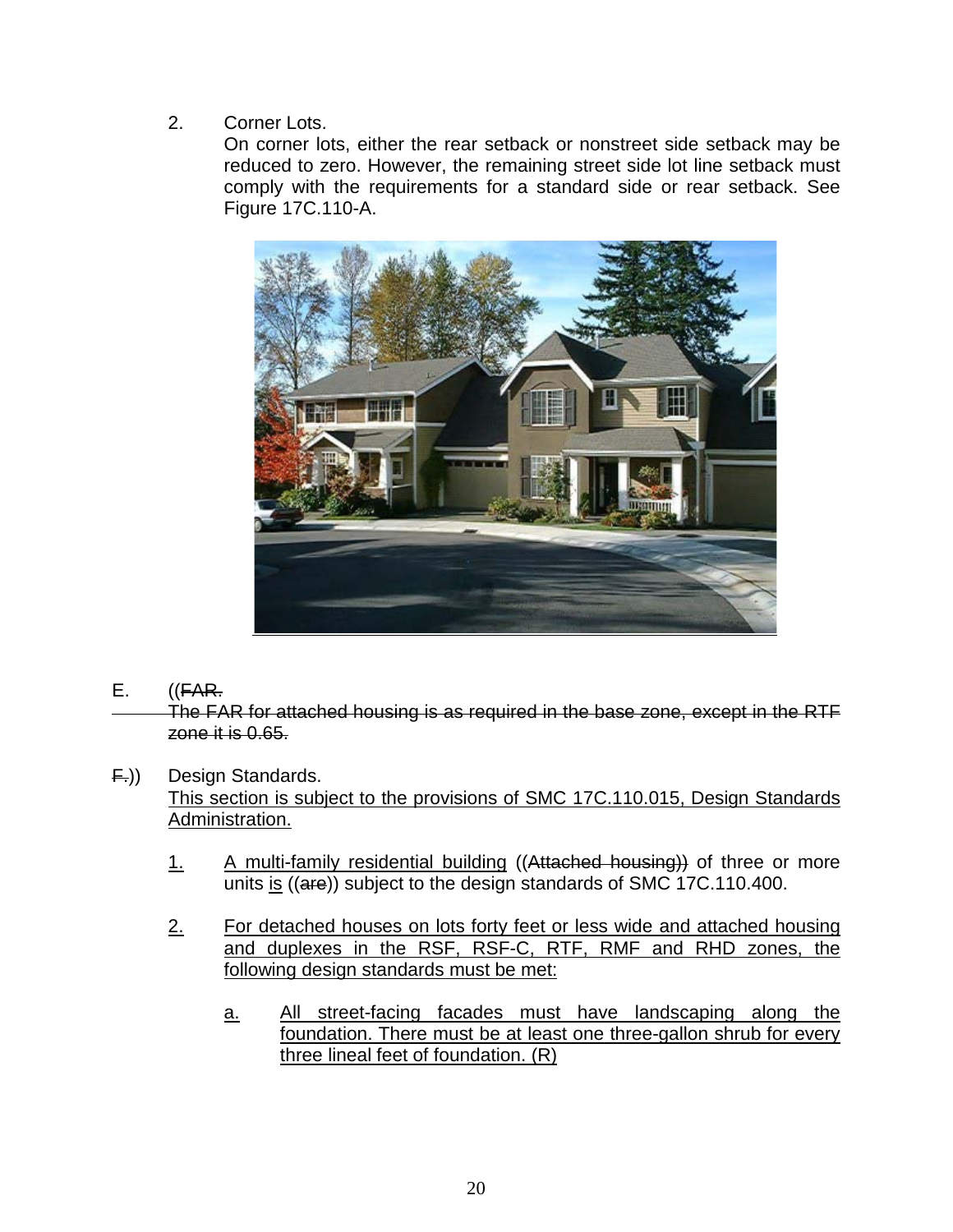- b. Sixty percent of the area between the front lot line and the front building line must be landscaped. At a minimum, the required landscaped area must be planted with living ground cover. Up to one-third of the required landscaped area may be for recreational use, or for use by pedestrians. Examples include walkways, play areas, or patios. (R)
- c. Generous use of planting materials and landscape structures such as trellises, raised beds and fencing to unify the overall site design is encouraged.(P)
- d. Front facade. Fire escapes, or exterior stairs that provide access to an upper level are not allowed on the front facade of the building. (R)
- e. Duplexes and attached houses on corner lots should be designed so each unit is oriented towards a different street. This gives the structure the overall appearance of a house when viewed from either street. (R)
- f. Detached houses on lots forty feet or less wide and both units of a duplex or attached houses must meet the following standards to ensure that the units have compatible elements. Adjustments to this paragraph are prohibited, but modifications may be requested through a design departure. The standards are:
	- i. Entrances. Each of the units must have its address and main entrance oriented toward a street frontage. Where an existing house is being converted to two units, one main entrance with internal access to both units is allowed. (R)
	- ii. Each unit must have a covered, main entry-related porch or stoop area of at least fifty square feet with no dimension less than five feet. (R)
	- iii. Buildings must be modulated along the public street at least every thirty feet. Building modulations must step the building wall back or forward at least four feet. (R)
	- iv. Reduce the potential impact of new duplex and attached housing development on established and historic neighborhoods by incorporating elements and forms from nearby buildings. This may include reference to architectural details, building massing, proportionality, and use of highquality materials such as wood, brick, and stone. (P)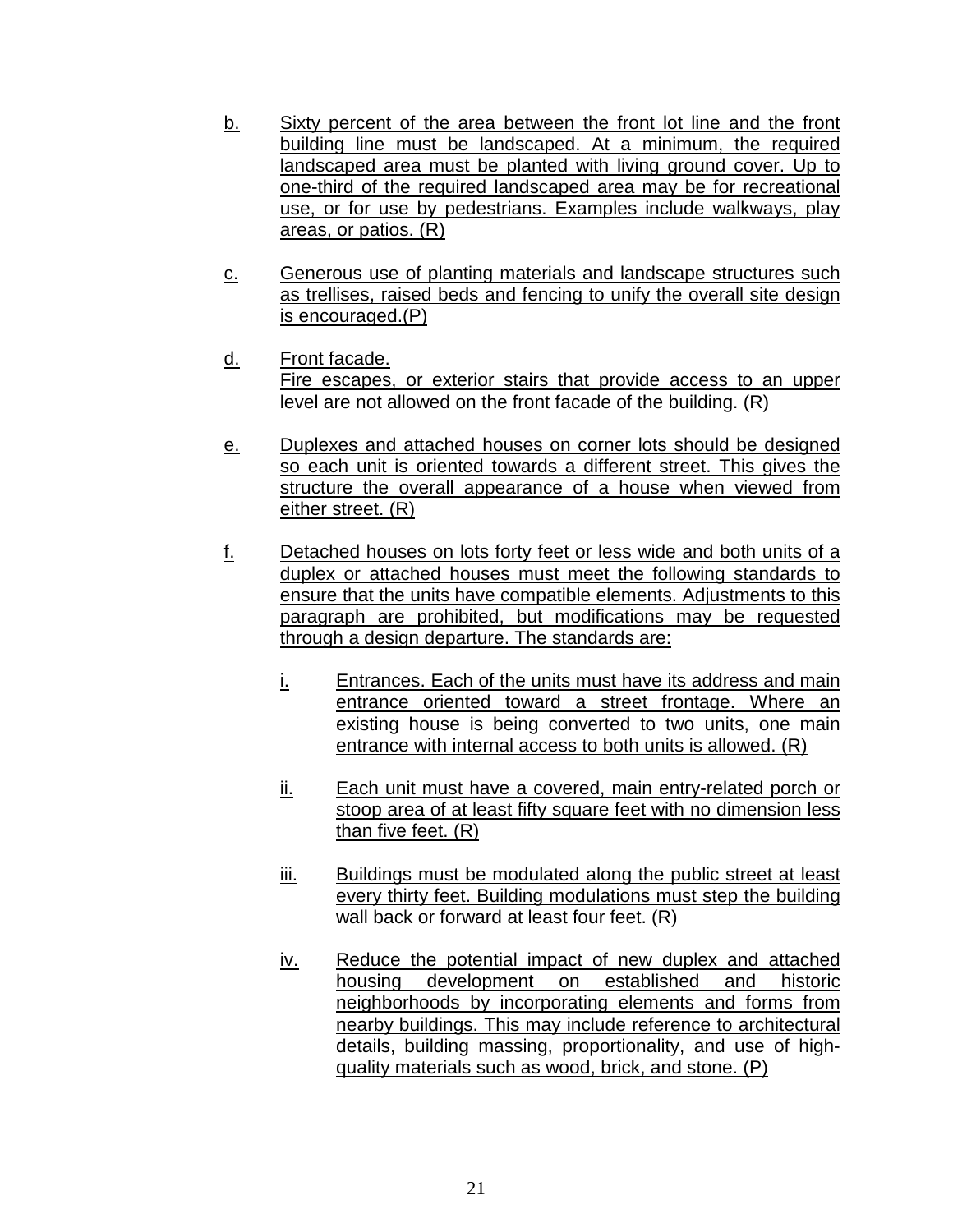- v. Create a human scale streetscape by including vertical and horizontal patterns as expressed by bays, belt lines, doors and windows. (P)
- g. Garages are subject to the garage limitation standards of SMC 17C.110.208(E). (R)
- $F_{\cdot}$  ((G<sub>r</sub>)) Number of Units.
	- 1. RA, ((and)) RSF and RSF-C Zones. A maximum of two ((house)) houses may be with a common wall. Structures made up of three or more attached houses are prohibited unless approved as a planned unit development.
	- 2. RTF Zone.

Up to eight attached houses may have a common wall. Structures made up of nine or more attached houses are prohibited unless approved as a planned unit development.

3. RMF and RHD zones. There is no limit to the number of attached houses that may have common walls.





ADOPTED BY THE CITY COUNCIL ON